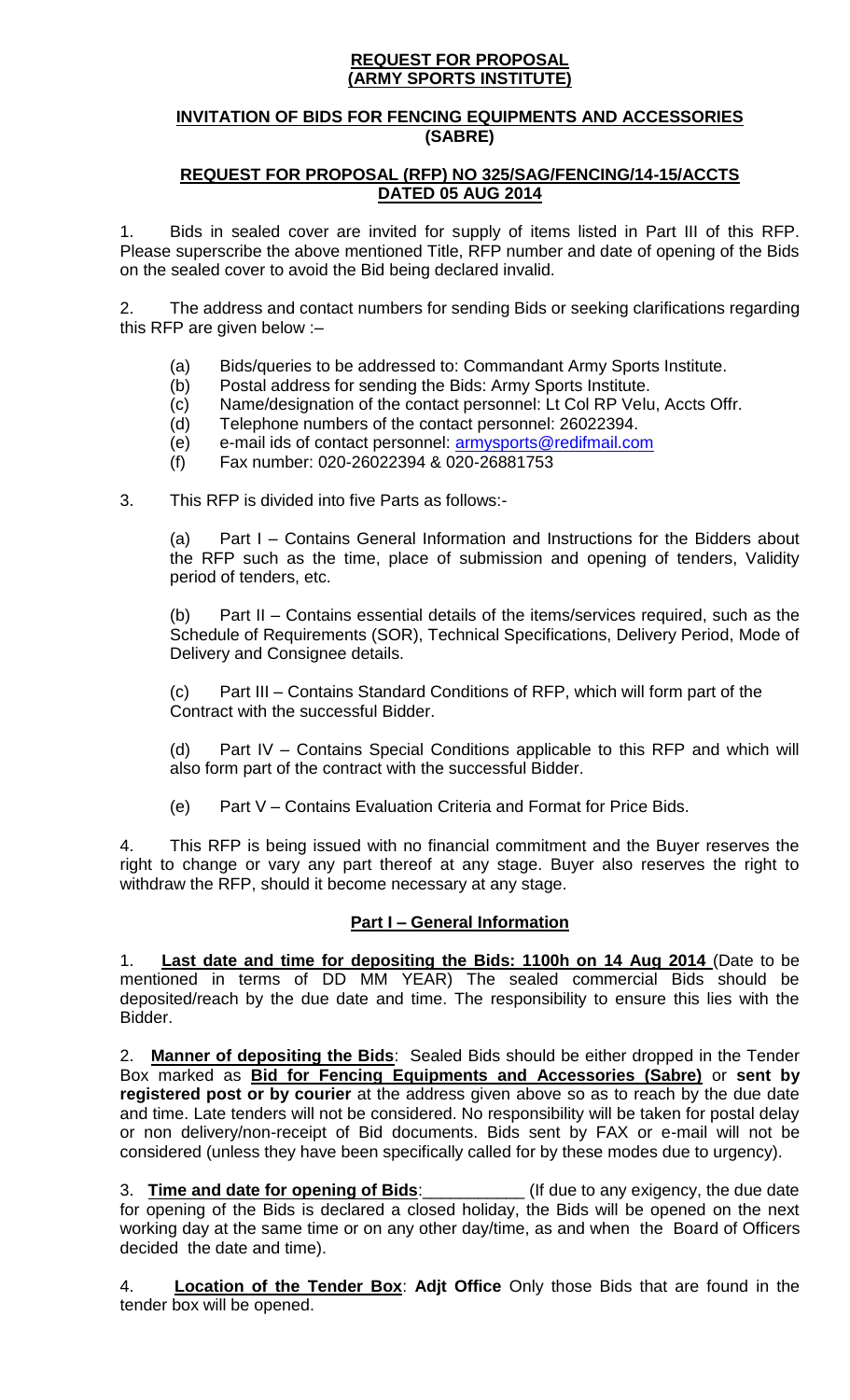5. **Place of opening of the Bids**: **Army Sports Institute**. The Bidders may depute their representatives, duly authorized in writing, to attend the opening of Bids on the due date and time. Rates and important commercial/technical clauses quoted by all Bidders will be read out in the presence of the representatives of all the Bidders. This event will not be postponed due to non-presence of your representative.

6. **Forwarding of Bids** – Bids should be forwarded by Bidders under their original memo / letter pad inter alia furnishing details like TIN number, VAT/CST number, Bank address with EFT Account if applicable, etc and complete postal & e-mail address of their office. **ALL PRICES WILL BE QUOTED IN RUPEES AND WILL BE DE-LINKED FROM ANY CONDITION OF CHANGING RATED OF USD**

7. **Clarification regarding contents of the RFP**: A prospective bidder who requires clarification regarding the contents of the bidding documents shall notify to the Buyer in writing about the clarifications sought not later than 14 (fourteen) days prior to the date of opening of the Bids. Copies of the query and clarification by the purchaser will be sent to all prospective bidders who have received the bidding documents.

8. **Modification and Withdrawal of Bids:** A bidder may modify or withdraw his bid after submission provided that the written notice of modification or withdrawal is received by the Buyer prior to deadline prescribed for submission of bids. A withdrawal notice may be sent by fax but it should be followed by a signed confirmation copy to be sent by post and such signed confirmation should reach the purchaser not later than the deadline for submission of bids. No bid shall be modified after the deadline for submission of bids. No bid may be withdrawn in the interval between the deadline for submission of bids and expiration of the period of bid validity specified. Withdrawal of a bid during this period will result in Bidder's forfeiture of bid security.

9. **Clarification regarding contents of the Bids**: During evaluation and comparison of bids, the Buyer may, at its discretion, ask the bidder for clarification of his bid. The request for clarification will be given in writing and no change in prices or substance of the bid will be sought, offered or permitted. No post-bid clarification on the initiative of the bidder will be entertained.

10. **Rejection of Bids**: Canvassing by the Bidder in any form, unsolicited letter and posttender correction may invoke summary rejection with forfeiture of EMD. **Conditional tenders will be rejected.** 

11. **Unwillingness to quote**: Bidders unwilling to quote should ensure that intimation to this effect reaches before the due date and time of opening of the Bid, failing which the defaulting Bidder may be delisted for the given range of items as mentioned in this RFP.

12. **Validity of Bids**: The Bids should remain valid till **March 31 (Date) 2015** from the last date of submission of the Bids.

13. **Earnest Money Deposit**:– Bidders are required to submit Earnest Money Deposit (EMD) for amount of **Nil** along with their bids. The EMD may be submitted in the form of an Account Payee Demand Draft, Fixed Deposit Receipt, Banker's Cheque or Bank Guarantee from any of the public sector banks or a private sector bank authorized to conduct government business as per Form DPM-16 (Available in MoD website and can be provided on request). EMD is to remain valid for a period of forty-five days beyond the final bid validity period. EMD of the unsuccessful bidders will be returned to them at the earliest after expiry of the final bid validity and latest on or before the 30th day after the award of the contract. The Bid Security of the successful bidder would be returned, without any interest whatsoever, after the receipt of Performance Security from them as called for in the contract. EMD is not required to be submitted by those Bidders who are registered with the Central Purchase Organization (e.g. DGS&D), National Small Industries Corporation (NSIC) or any Department of MoD or MoD itself. The EMD will be forfeited if the bidder withdraws or amends, impairs or derogates from the tender in any respect within the validity period of their tender.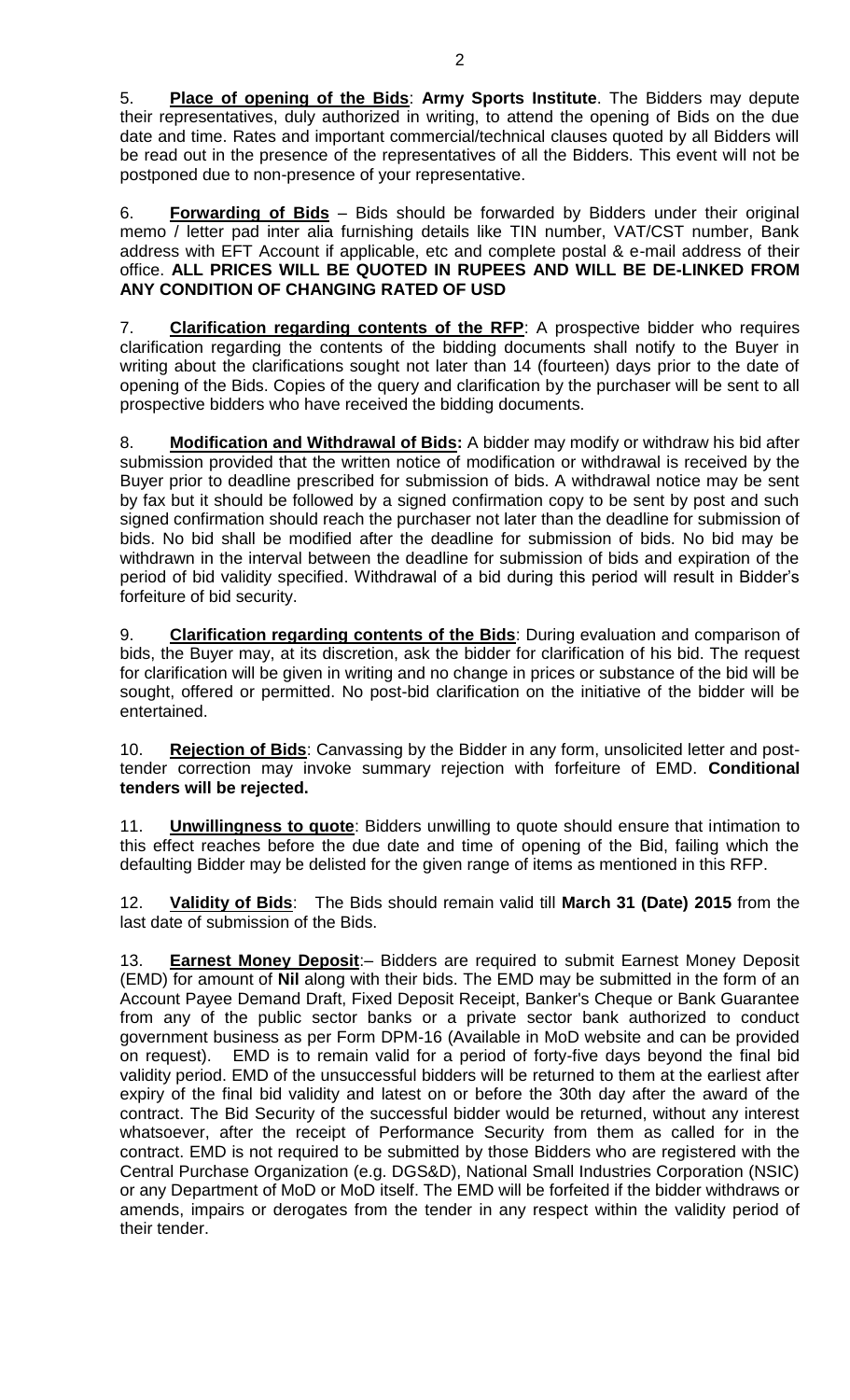### **Part II – Essential Details of Items/Services required**

### 1. **Schedule of Requirements** – List of items / services required is as follows:

### **Name/Type of item/services/description of stores Qty required**

### **FENCING EPQT AND ACCESSORIES (SABRE) FOR TRAINING AND COMPETITION**

| <b>Ser</b>                                                                        | <b>Items</b>                                         | <b>Total</b>  |  |  |
|-----------------------------------------------------------------------------------|------------------------------------------------------|---------------|--|--|
| <b>No</b>                                                                         |                                                      | <b>Demand</b> |  |  |
| (a)                                                                               | Sabre Blade S-2000                                   | 10 Nos        |  |  |
| (b)                                                                               | Sabre FIE Jacket & Breaches for Men 800N Competition | 03 Nos        |  |  |
| (c)                                                                               | Sabre Fencing Shoe                                   | 03 Pair       |  |  |
| (d)                                                                               | <b>Fencing Stocking FIE Approved</b>                 | 06 Pair       |  |  |
| (e)                                                                               | <b>Sabre Hand Glove</b>                              | 06 Nos        |  |  |
| (f)                                                                               | Sabre Fencing Under Plastron                         | 06 Nos        |  |  |
| (g)                                                                               | Sabre Body wire                                      | 06 Nos        |  |  |
| (h)                                                                               | x-Change FIE Sabre Mask S11CX                        | 03 Nos        |  |  |
| (j)                                                                               | Sabre Handel Leather Covered                         | 08 Nos        |  |  |
| (k)                                                                               | Sabre Plug                                           | 08 Nos        |  |  |
| (1)                                                                               | Sabre Guard Insulated                                | 10 Nos        |  |  |
| (m)                                                                               | <b>Sabre Pommel Electric</b>                         | 08 Nos        |  |  |
| Purchaser retains the right to reduce or increase the quantity of<br>Note:<br>(a) |                                                      |               |  |  |
| items up to 25%.                                                                  |                                                      |               |  |  |

### **2**. **Technical Details:**

### **(a) Sabre Blade S-2000**

Specification: FIE approved and eligible to be used at any international tournaments. (i). The total maximum length of the sabre is 105 cm and total weight of the sabre ready for use is less than 500 g and the blade is placed on a flat surface so that the curve is uppermost

(ii). The blade, which must be of steel, is approximately rectangular in section. The maximum length of the blade is 88 cm. The minimum width of the blade, which must be at the button, is 4 mm; its minimum thickness, also measured immediately below the button, must be at least 1.2 mm.

(iii). The end of the blade must be folded over onto itself or be fashioned in one piece to form a button which, viewed end on, must have a square or rectangular section of 4 mm minimum and 6 mm maximum. The maximum dimension must be not more than 3 mm from the end of the blade.

(iv). If the blade has a curve, it must be a distinct curve which must be continuous, and the deflection must be less than 4 cm. Blades with sharply bent extremities or which curve in the direction of the cutting edge are forbidden.

(v). The sabre blade must have a flexibility equivalent to a bend of minimum 4 cm and maximum 7 cm.The blade is fixed horizontally at a point 70 cm from the tip of the blade. A 200 g weight (tolerance  $+/- 1$  g) is hung 1 cm from the tip. The curve is measured at the tip of the blade between the weighted and unweighted positions.

# **(b) FIE – JACKET & BREACHES FOR MEN 800**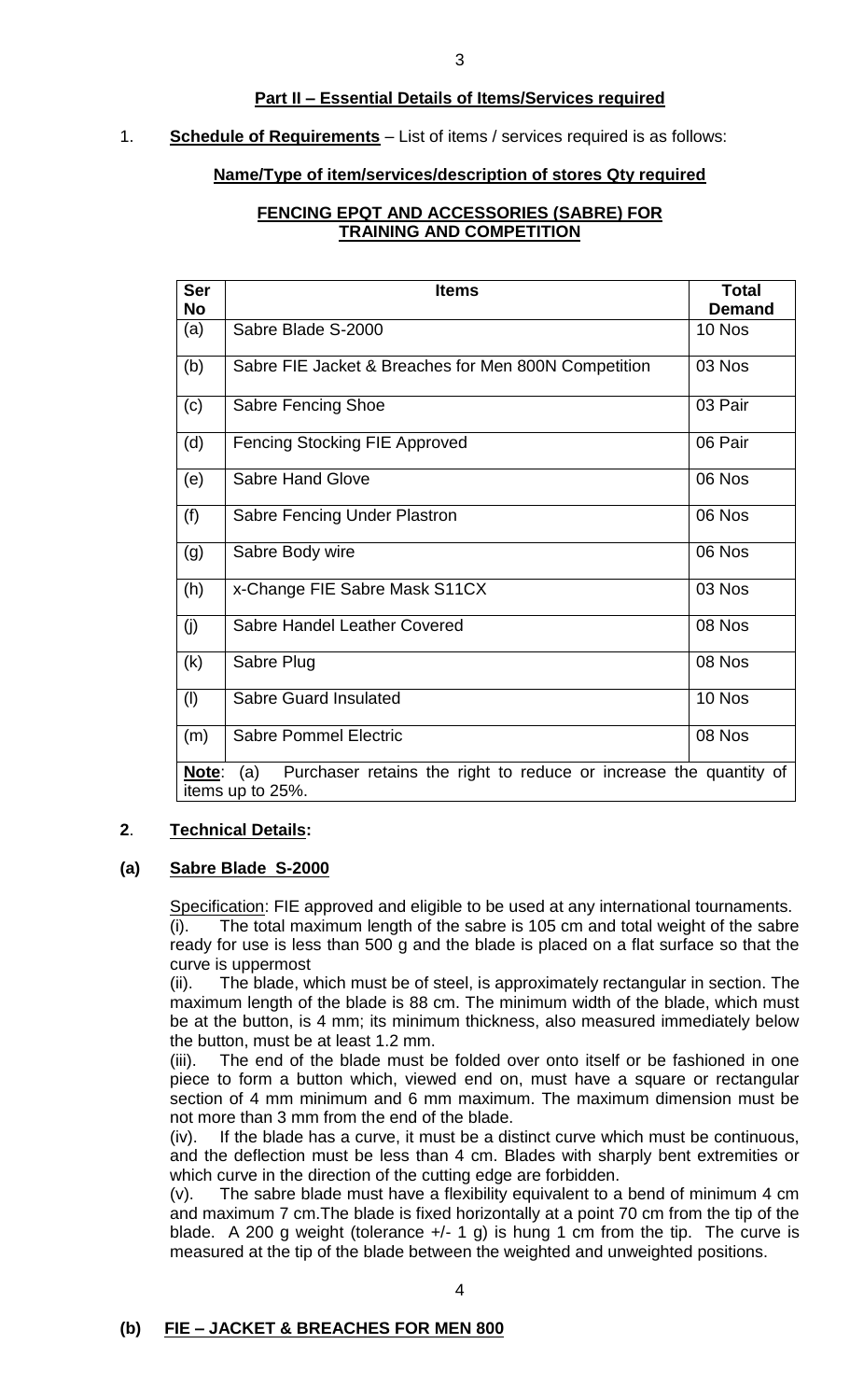Specification: FIE approved and eligible to be used at any international tournaments.

(i). Fencers' clothing must be made of sufficiently robust material and be clean and in good condition.

(ii). The material from which the equipment is made must not have a surface which is smooth enough to cause the pointe d'arrêt, the button or the opponent's hit to glance off.

(iii). Clothing must be made entirely in cloth able to resist a pressure of 800Newtons. Very particular attention must be paid to the way the seams under the armpits, if there are any, are made. An under-garment consisting of a protective under-plastron covering the vital upper areas of the body (following the design given in Annexe A to these Rules, 'Safety norms for manufacturers') resistant to 800 Newtons is also obligatory.

(iv). It is bright white rather than the off yellow of some FIE uniforms and features contrasting black double stitching down the arms, back and legs. The vertical lines of the stitching together with a sporting cut make the uniform very flattering.

(v). At all weapons, for men and ladies, the lower edge of the jacket must overlap the breeches by at least 10 cm when the fencer is in the on-guard position.

(vi). The jacket must include a lining making a double thickness of material for the sleeve down to the elbow of the sword arm and covering the flank up to the region of the armpit. At épée the fencer is required to wear a regulation jacket, which covers the whole of the surface of the trunk.

(vii). The use of a breast/chest protector (made of metal or some rigid material) is compulsory for women and optional for men. Protector must be worn below the protective plastron.

(viii). The breeches must be fastened below the knees. With breeches, the fencer must wear socks which cover the legs right up to the breeches. These socks must be held up in such a way that they cannot fall down. The fencer is permitted to wear socks with a 10cm turn-over showing the colours of his national team.

(ix). Protection : The equipment and clothing must provide the competitor with the maximum protection compatible with the freedom of movement necessary for fencing. Safety: It must not be possible for the opponent to be obstructed or injured by the equipment, nor for it to have either buckles or openings in which the opponent's point may be caught up — except accidentally — and thus held or deflected. The jacket and its collar must be completely buttoned or done up.

# **(b) SABRE FENCING SHOE ADIPOWER**

Specification: Synthetic leather upper for light weight and durability, Perforated upper for breathability

Adiprene + in the forefoot maintains propulsion and efficiency, Air mesh tongue for maximum breathability.

**EXTENDED TORSION: provides adaptive forefoot and midfoot support, Molded EVA** insole for anatomical comfort; Comfortable textile lining.

COMPATIBLE ADIPRENE: Under the heel for superior cushioning .

IMPACT ADIWEAR: Outsole offers the ultimate in high-wear durability

# **(d) FENCING STOCKING FIE APPROVED**

# **Specification**:

Composition: Thermocool 42%, Polyamide Microlon 38%, Polypropylen Siltex 12%, Polyamide 5%, Elastane 3%.

# **Cool**

These socks contain Thermacool which actively wicks moisture from the skin to keep your feet cool and dry.

# **Fresh**

Using special yarn modified to contain anti-bacterial Properties. These socks remain fresh and keep the biological balance of your skin during fencing. The materials used are applied to the core of the yarn so they permanently remain in the fabric even after multiple washes.

**Protective** With a padded base and shin these stocks are designed to give you extra protection during fencing.

(i). The conductive material, which may be removable or fixed, of the regulation glove on the fencer's sword hand must cover all of the gauntlet of the glove down to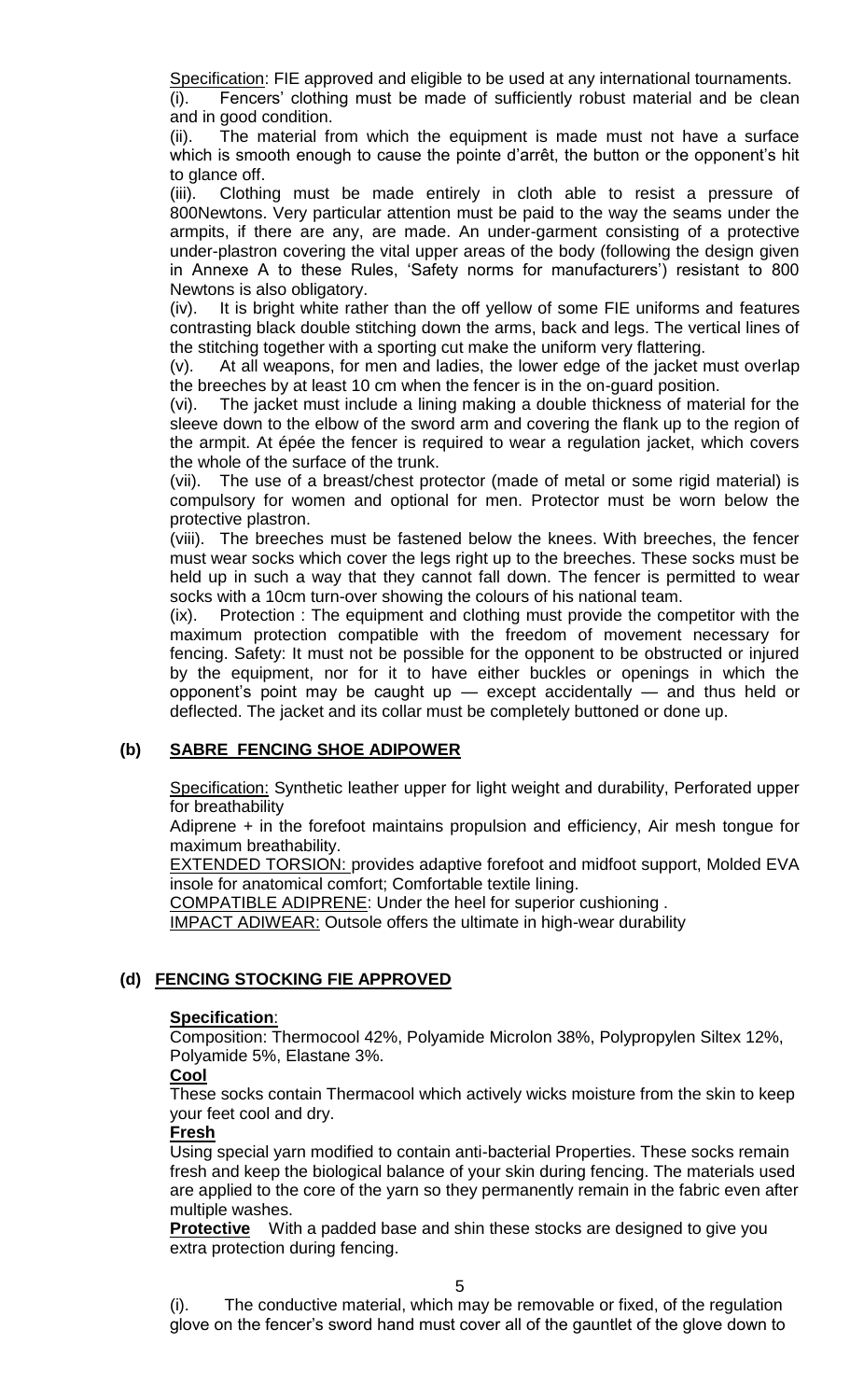below the external cubital styloid (small prominent bone of the wrist), both when the fencer is in the 'on-guard' position and when the sword arm is straight.

(ii). The conductive material must be turned over into the inside of the gauntlet to a depth of at least 5 cm.

(iii). In order to guarantee a good contact with the sleeve of the conductive jacket, it is necessary to use an elastic band, a popper button or any system which will guarantee conductivity and which has been approved by the SEMI Committee.When a conductive overlay is worn, the overlay must contain a device which fixes the position of the overlay on the arm so that its position on the arm cannot be changed during the bout.

# **(e) HAND GLOVE**

Specification: FIE approved and eligible to be used at any international tournaments

(i). The conductive material, which may be removable or fixed, of the regulation glove on the fencer's sword hand must cover all of the gauntlet of the glove down to below the external cubital styloid (small prominent bone of the wrist), both when the fencer is in the 'on-guard' position and when the sword arm is straight.

(ii). The conductive material must be turned over into the inside of the gauntlet to a depth of at least 5 cm.

(iii). In order to guarantee a good contact with the sleeve of the conductive jacket, it is necessary to use an elastic band, a popper button or any system which will guarantee conductivity and which has been approved by the SEMI Committee.When a conductive overlay is worn, the overlay must contain a device which fixes the position of the overlay on the arm so that its position on the arm cannot be changed during the bout.

# **(f) SABRE FENCING UNDER PLASTRON 800 N**

Specification: FIE approved and eligible to be used at any international tournaments.

(i). Fencers' clothing must be made of sufficiently robust material and be clean and in good condition.

(ii). The material from which the equipment is made must not have a surface which is smooth enough to cause the pointe d'arrêt, the button or the opponent's hit to glance off.

(iii). Clothing must be made entirely in cloth able to resist a pressure of 800Newtons. Very particular attention must be paid to the way the seams under the armpits, if there are any, are made. An under-garment consisting of a protective under-plastron covering the vital upper areas of the body (following the design given in Annexe A to these Rules, 'Safety norms for manufacturers') resistant to 800 Newtons is also obligatory.

(iv). It is bright white rather than the off yellow of some FIE uniforms and features contrasting black double stitching down the arms, back and legs. The vertical lines of the stitching together with a sporting cut make the uniform very flattering.

(v). At all weapons, for men and ladies, the lower edge of the jacket must overlap the breeches by at least 10 cm when the fencer is in the on-guard position.

(vi). The jacket must include a lining making a double thickness of material for the sleeve down to the elbow of the sword arm and covering the flank up to the region of the armpit. At épée the fencer is required to wear a regulation jacket, which covers the whole of the surface of the trunk.

(vii). The use of a breast/chest protector (made of metal or some rigid material) is compulsory for women and optional for men. Protector must be worn below the protective plastron.

(viii). The breeches must be fastened below the knees. With breeches, the fencer must wear socks which cover the legs right up to the breeches. These socks must be held up in such a way that they cannot fall down. The fencer is permitted to wear socks with a 10cm turn-over showing the colours of his national team.

(ix). Protection : The equipment and clothing must provide the competitor with the maximum protection compatible with the freedom of movement necessary for fencing. Safety: It must not be possible for the opponent to be obstructed or injured by the equipment, nor for it to have either buckles or openings in which the opponent's point may be caught up — except accidentally — and thus held or deflected. The jacket and its collar must be completely buttoned or done up.

# **(g) SABRE BODY WIRE**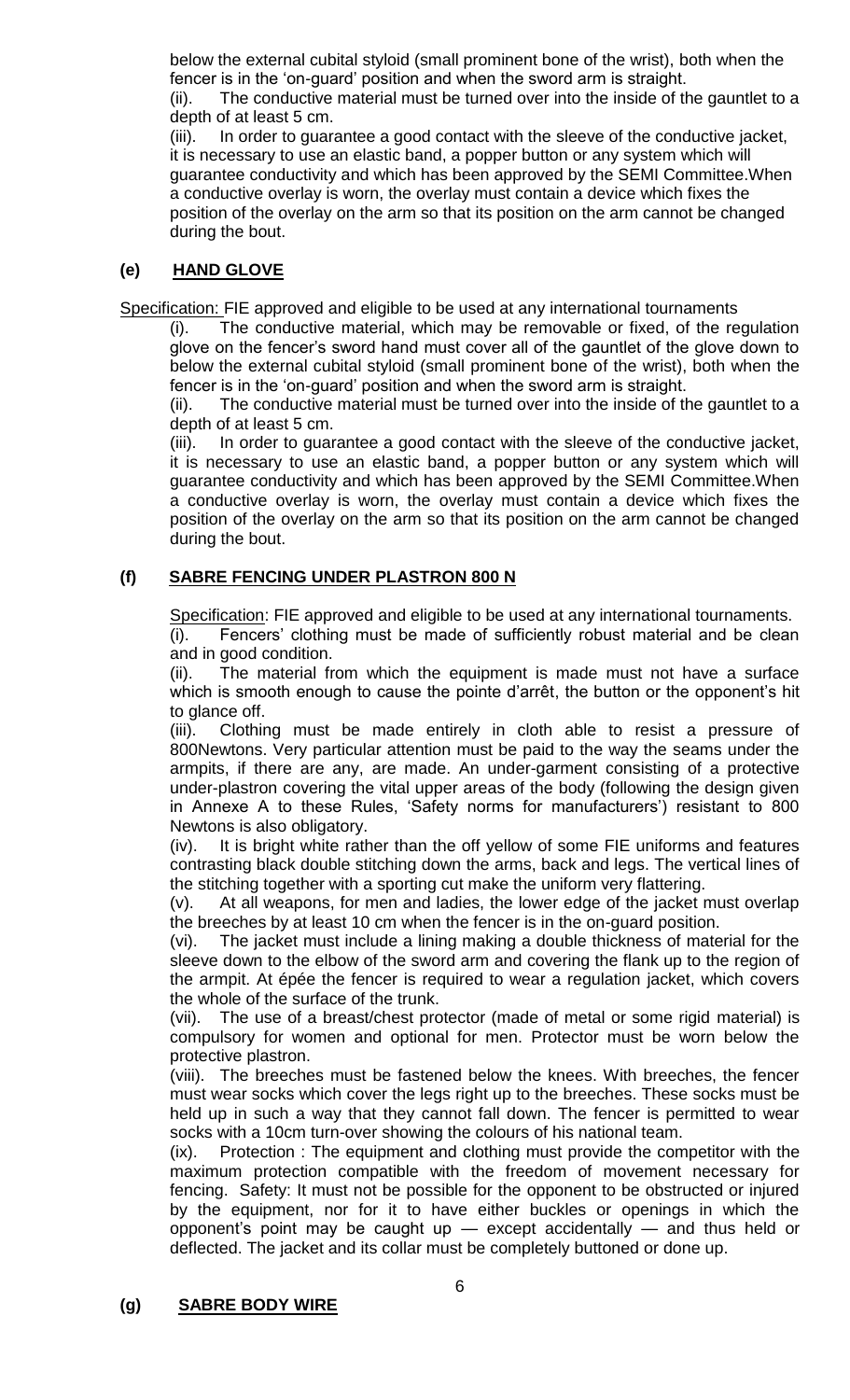Specification: FIE approved and eligible to be used at any international tournaments. (i). The three-pin plug is more reliable than many others, the pins are slightly off set meaning that as the plug is pushed in the pins are forced to straighten providing increased tension and a perfect contact throughout its life. It's wire is made from double spun multi core copper cable, each core being made of hundreds of twisted copper filaments. This gives the wire greater flexibility and increases its fatigue life. The wire is coated with clear plastic so that if it does eventually break you can see where it has broken and just trim it rather than replace the whole item. The covers on both plugs are made from a one-piece flexible plastic moulding. This allows the wire to flex inside the plug and prevents it from being bent repeatedly at the point of entry, which increases the life span of the wire.

(ii). The conductive wires of the body wire (the fencers' personal equipment) must be well insulated electrically from each other, twisted or joined together, and not be affected by humidity. This body wire has a connecting plug at each end. In the absence of a security device being fitted to the weapon, a security device must be fitted to the plug.

# **(h) X-CHANGE FIE SABRE MASK S11CX**

Specification: FIE approved and eligible to be used at any international tournaments. (i). Designed to comply with the high standards demanded by the FIE. The mask uses a stainless steel shell and is fitted with the patented Contour-Fit system making it significantly lighter and more comfortable. This design in mask fitting uses a 3 point adjustment system so that the fit can be altered to fit all shapes of head. The shape of the shell conforms to FIE regulations with the front angle less than 130 degrees and the maximum possible depth of shell for added protection. The side pieces of the bib are recessed slightly from the mesh so they are protected from side hits. The cloth lame used to make sabre masks comes in many different qualities and the durability is determined by the number of metal fibers and their thickness. Its Lame is manufactured with the highest density of very small fibers that make it extremely flexible and very durable. It only use stainless steel Lame as this is the most durable. Some masks uses copper coated thread which go green after a few months and loss conductivity very quickly. Stainless steel for Long life.

(ii). The metal mesh of the mask must not be insulated and must ensure electrical conductivity. The bib and any trim must be entirely covered with conductive material with the same electrical characteristics as the conductive jacket. The trim may also be made of conductive material.

(iii). The electrical contact between the conductive jacket and the mask must be ensured by means of a wire and one or two crocodile clips. In the case of a coiled cable, the maximum length of the free cable must not exceed 25 cm in length, with a tolerance of  $\pm$  5 cm.

(iv). The electrical resistance between the crocodile clip and any point on the mask must be less than 5 ohms. The crocodile clip(s), the design and size of which must conform to the conditions laid down in Article m.29.2(c), must be soldered to the end(s) of the wire. In addition, the electrical resistance in this wire (between crocodile clip and crocodile clip or crocodile clip and soldering) must not exceed 1 ohm. The wire must be white-coloured or clear.

# **(i) SABRE HANDEL LEATHER COVERED**

Traditional style grip. This grip has a slight bend and is made of rubber over high quality aluminum. It is available in a left or right handed version. Length: 135 mm

# **SABRE GUARD INSULATED**

FIE Approved Chinese made equipment not to be quoted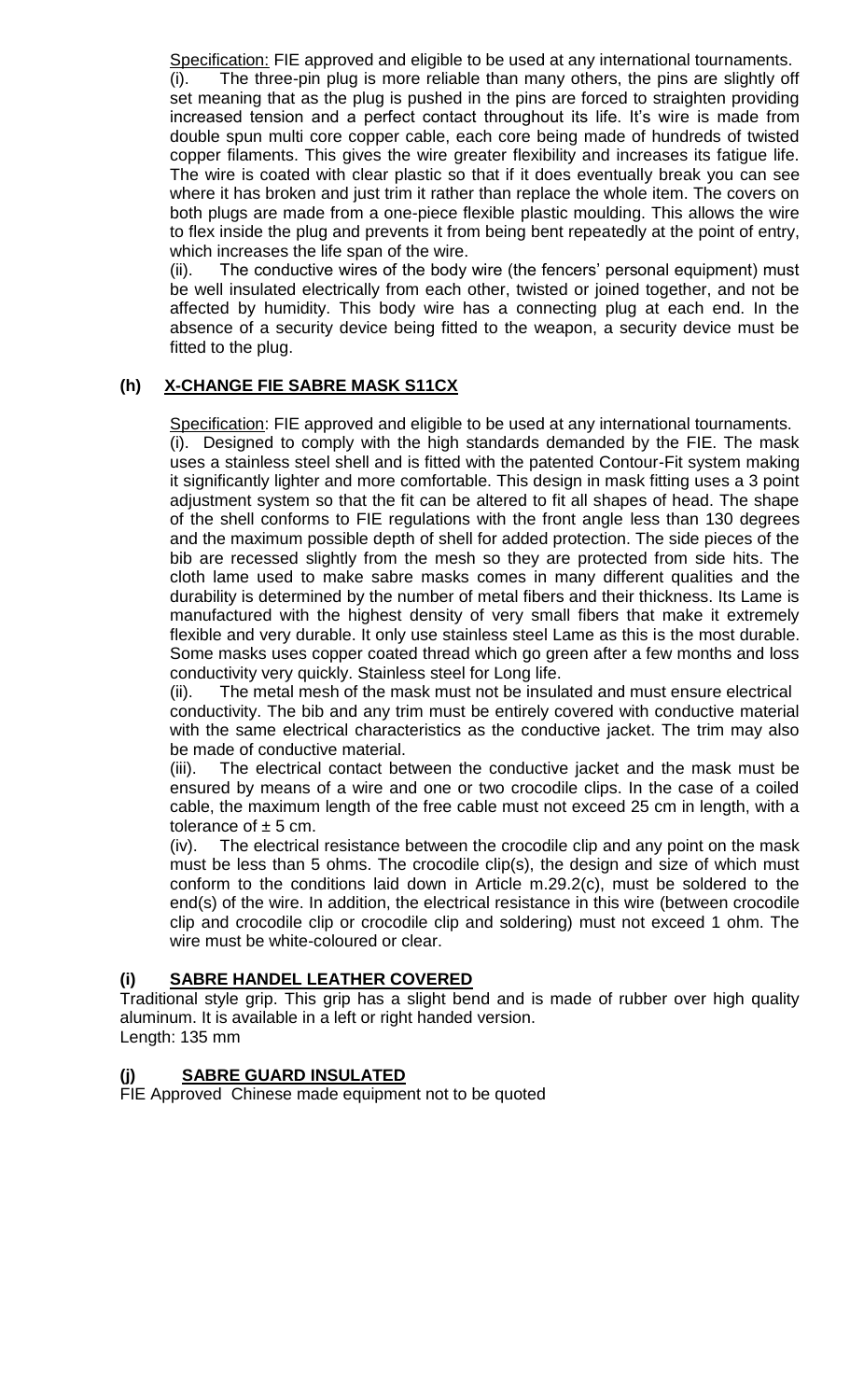# **(k) SABRE POMMEL ELECTRIC**

Specification: 6mm Thread, can be tightened with a 6mm 1/4" allen key.

This non insulated pommel is suitable for use on both electric and non-electric weapons.

- Thread 6mm
- Weight 110g

3. **Delivery Period.** Delivery period for supply of items would be **03 months** from the effective date of contract. Please note that Contract can be cancelled unilaterally by the Buyer in case items are not received within the contracted delivery period. Extension of contracted delivery period will be at the sole discretion of the Buyer, with applicability of LD clause.

# 4. **INCO TERMS for Delivery and Transportation.** DDP

5. **Consignee details** :– **Army Sports Institute Ghorpuri, Mundwa Road Pune – 411001**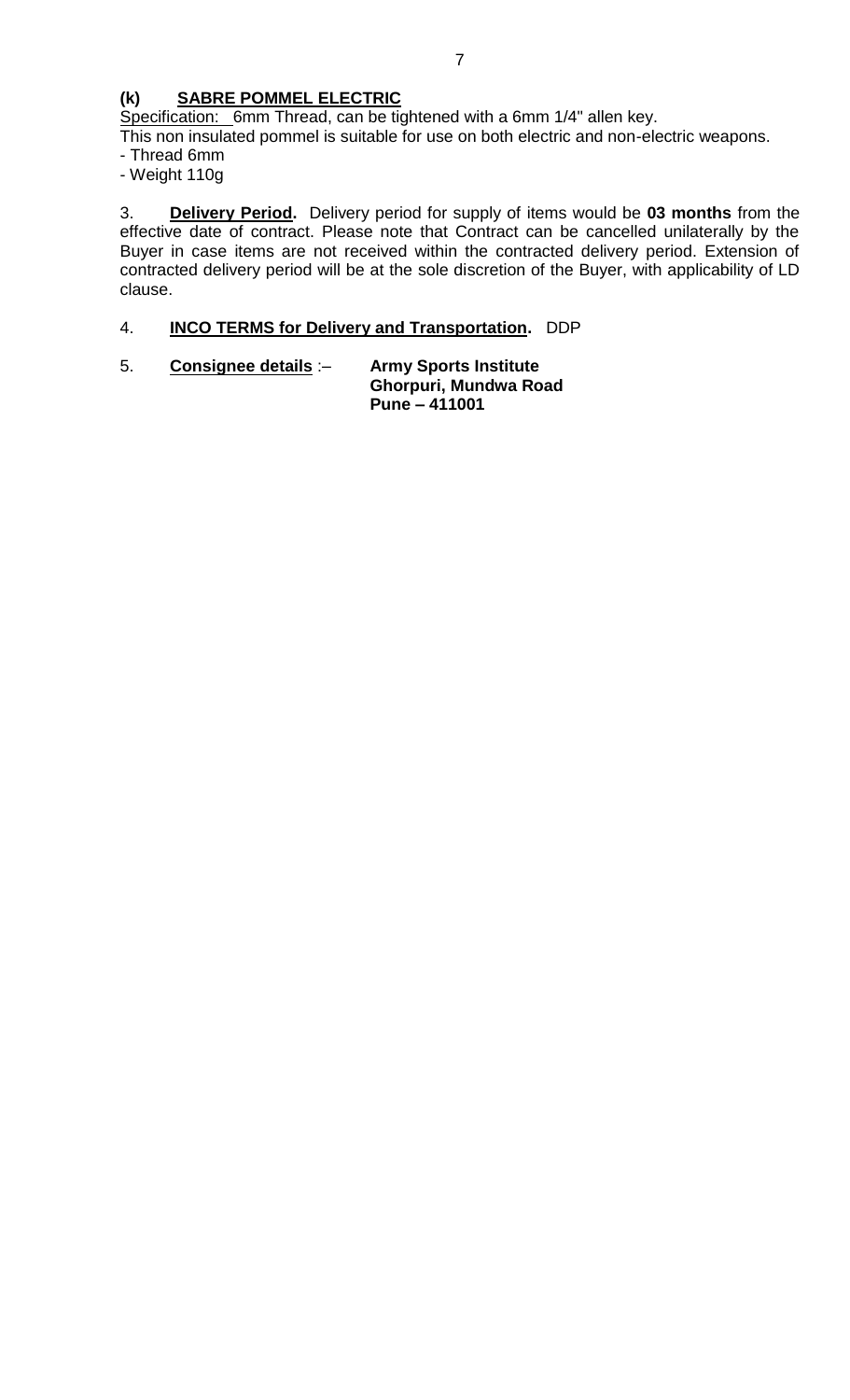#### 8 **Part III – Standard Conditions of RFP**

The Bidder is required to give confirmation of their acceptance of the Standard Conditions of the Request for Proposal mentioned below which will automatically be considered as part of the Contract concluded with the successful Bidder (i.e.Seller in the Contract) as selected by the Buyer. Failure to do so may result in rejection of the Bid submitted by the Bidder.

1. **Law**: The Contract shall be considered and made in accordance with the laws of the Republic of India. The contract shall be governed by and interpreted in accordance with the laws of the Republic of India.

2. **Effective Date of the Contract**: The contract shall come into effect on the date of signatures of both the parties on the contract (Effective Date) and shall remain valid until the completion of the obligations of the parties under the contract. The deliveries and supplies and performance of the services shall commence from the effective date of the contract.

3. **Arbitration**: All disputes or differences arising out of or in connection with the Contract shall be settled by bilateral discussions. Any dispute, disagreement or question arising out of or relating to the Contract or relating to construction or performance, which cannot be settled amicably, may be resolved through arbitration. The standard clause of arbitration is as per Forms DPM-7, DPM-8 and DPM-9 (Available in MoD website and can be provided on request).

4. **Penalty for use of Undue influence**: The Seller undertakes that he has not given, offered or promised to give, directly or indirectly, any gift, consideration, reward, commission, fees, brokerage or inducement to any person in service of the Buyer or otherwise in procuring the Contracts or forbearing to do or for having done or forborne to do any act in relation to the obtaining or execution of the present Contract or any other Contract with the Government of India for showing or forbearing to show favour or disfavour to any person in relation to the present Contract or any other Contract with the Government of India. Any breach of the aforesaid undertaking by the Seller or any one employed by him or acting on his behalf (whether with or without the knowledge of the Seller) or the commission of any offers by the Seller or anyone employed by him or acting on his behalf, as defined in Chapter IX of the Indian Penal Code, 1860 or the Prevention of Corruption Act, 1986 or any other Act enacted for the prevention of corruption shall entitle the Buyer to cancel the contract and all or any other contracts with the Seller and recover from the Seller the amount of any loss arising from such cancellation. A decision of the Buyer or his nominee to the effect that a breach of the undertaking had been committed shall be final and binding on the Seller. Giving or offering of any gift, bribe or inducement or any attempt at any such act on behalf of the Seller towards any officer/employee of the Buyer or to any other person in a position to influence any officer/employee of the Buyer for showing any favour in relation to this or any other contract, shall render the Seller to such liability/ penalty as the Buyer may deem proper, including but not limited to termination of the contract, imposition of penal damages, forfeiture of the Bank Guarantee and refund of the amounts paid by the Buyer.

5. **Agents / Agency Commission**: The Seller confirms and declares to the Buyer that the Seller is the original manufacturer of the stores/provider of the services referred to in this Contract and has not engaged any individual or firm, whether Indian or foreign whatsoever, to intercede, facilitate or in any way to recommend to the Government of India or any of its functionaries, whether officially or unofficially, to the award of the contract to the Seller; nor has any amount been paid, promised or intended to be paid to any such individual or firm in respect of any such intercession, facilitation or recommendation. The Seller agrees that if it is established at any time to the satisfaction of the Buyer that the present declaration is in any way incorrect or if at a later stage it is discovered by the Buyer that the Seller has engaged any such individual/firm, and paid or intended to pay any amount, gift, reward, fees, commission or consideration to such person, party, firm or institution, whether before or after the signing of this contract, the Seller will be liable to refund that amount to the Buyer. The Seller will also be debarred from entering into any supply Contract with the Government of India for a minimum period of five years. The Buyer will also have a right to consider cancellation of the Contract either wholly or in part, without any entitlement or compensation to the Seller who shall in such an event be liable to refund all payments made by the Buyer in terms of the Contract along with interest at the rate of 2% per annum above LIBOR rate. The Buyer will also have the right to recover any such amount from any contracts concluded earlier with the Government of India.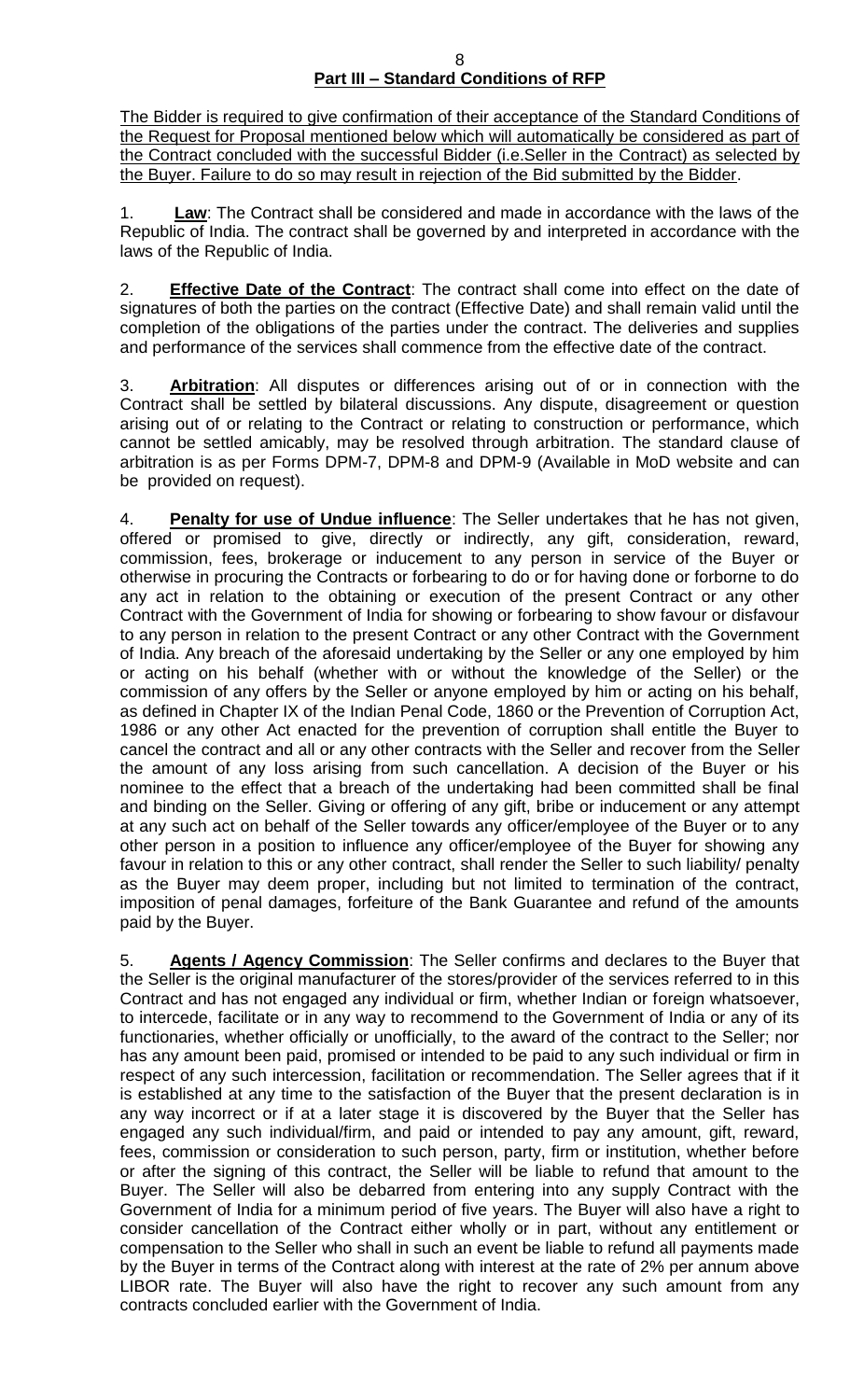6. **Access to Books of Accounts**: In case it is found to the satisfaction of the Buyer that the Seller has engaged an Agent or paid commission or influenced any person to obtain the contract as described in clauses relating to Agents/Agency Commission and penalty for use of undue influence, the Seller, on a specific request of the Buyer, shall provide necessary information/ inspection of the relevant financial documents/information.

7. Non-disclosure of Contract documents: Except with the written consent of the Buyer/ Seller, other party shall not disclose the contract or any provision, specification, plan, design, pattern, sample or information thereof to any third party.

8. **Liquidated Damages**: In the event of the Seller's failure to submit the Bonds, Guarantees and Documents, supply the stores/goods and conduct trials, installation of equipment, training, etc as specified in this contract, the Buyer may, at his discretion, withhold any payment until the completion of the contract. The BUYER may also deduct from the SELLER as agreed, liquidated damages to the sum of 0.5% of the contract price of the delayed/undelivered stores/services mentioned above for every week of delay or part of a week, subject to the maximum value of the Liquidated Damages being not higher than 10% of the value of delayed stores.

9. **Termination of Contract**: The Buyer shall have the right to terminate this Contract in part or in full in any of the following cases :-

(a) The delivery of the material is delayed for causes not attributable to Force Majeure for more than (06 months) after the scheduled date of delivery.

(b) The Seller is declared bankrupt or becomes insolvent.

(c) The delivery of material is delayed due to causes of Force Majeure by more than (06 months) provided Force Majeure clause is included in contract.

(d) The Buyer has noticed that the Seller has utilised the services of any Indian/Foreign agent in getting this contract and paid any commission to such individual/company etc.

(e) As per decision of the Arbitration Tribunal.

10. **Notices**: Any notice required or permitted by the contract shall be written in the English language and may be delivered personally or may be sent by FAX or registered prepaid mail/airmail, addressed to the last known address of the party to whom it is sent.

11. **Transfer and Sub-letting**: The Seller has no right to give, bargain, sell, assign or sublet or otherwise dispose of the Contract or any part thereof, as well as to give or to let a third party take benefit or advantage of the present Contract or any part thereof.

12. **Patents and other Industrial Property Rights**: The prices stated in the present Contract shall be deemed to include all amounts payable for the use of patents, copyrights, registered charges, trademarks and payments for any other industrial property rights. The Seller shall indemnify the Buyer against all claims from a third party at any time on account of the infringement of any or all the rights mentioned in the previous paragraphs, whether such claims arise in respect of manufacture or use. The Seller shall be responsible for the completion of the supplies including spares, tools, technical literature and training aggregates irrespective of the fact of infringement of the supplies, irrespective of the fact of infringement of any or all the rights mentioned above.

13. **Amendments**: No provision of present Contract shall be changed or modified in any way (including this provision) either in whole or in part except by an instrument in writing made after the date of this Contract and signed on behalf of both the parties and which expressly states to amend the present Contract.

# 14. **Taxes and Duties**

(a) **In respect of Foreign Bidders**: All taxes, duties, levies and charges which are to be paid for the delivery of goods, including advance samples, shall be paid by the parties under the present contract in their respective countries.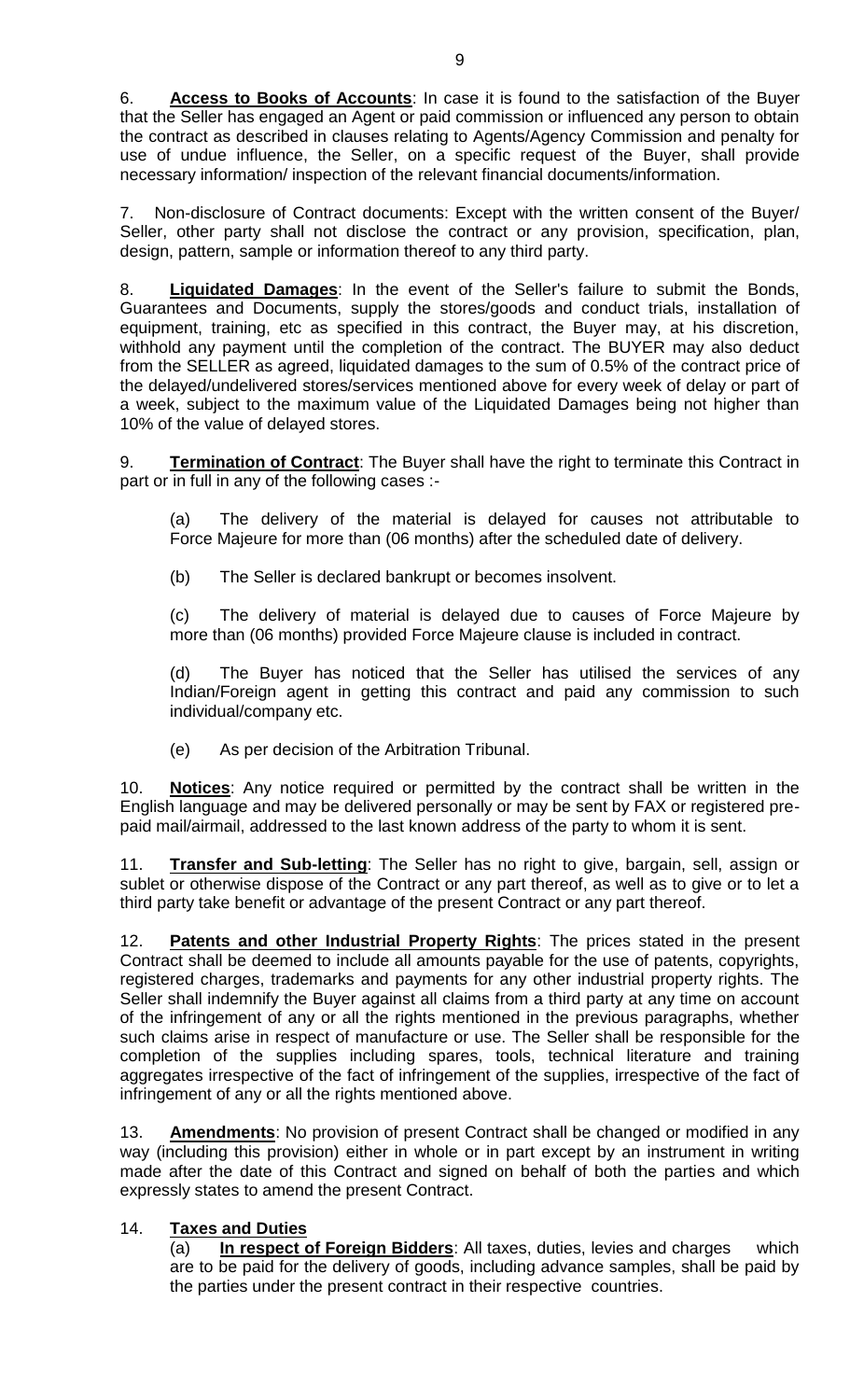### (b) **In respect of Indigenous bidders**

### (i) **General**

(aa) If Bidder desires to ask for excise duty or Sales Tax / VAT extra, the same must be specifically stated. In the absence of any such stipulation, it will be presumed that the prices include all such charges and no claim for the same will be entertained.

(ab) If reimbursement of any Duty/Tax is intended as extra over the quoted prices, the Bidder must specifically say so. In the absence of any such stipulation it will be presumed that the prices quoted are firm and final and no claim on account of such duty/tax will be entrained after the opening of tenders.

(ac) If a Bidder chooses to quote a price inclusive of any duty/tax and does not confirm inclusive of such duty/tax so included is firm and final, he should clearly indicate the rate of such duty/tax and quantum of such duty/tax included in the price. Failure to do so may result in ignoring of such offers summarily.

(ad) If a Bidder is exempted from payment of any duty/tax upto any value of supplies from them, he should clearly state that no such duty/tax will be charged by him up to the limit of exemption which he may have. If any concession is available in regard to rate/quantum of any Duty/tax, it should be brought out clearly. Stipulations like, the said duty/tax was presently not applicable but the same will be charged if it becomes leviable later on, will not be accepted unless in such cases it is clearly stated by a Bidder that such duty/tax will not be charged by him even if the same becomes applicable later on. In respect of the Bidders, who fail to comply with this requirement, their quoted prices shall be loaded with the quantum of such duty/tax which is normally applicable on the item in question for the purpose of comparing their prices with other Bidders.

(ae) Any change in any duty/tax upward/downward as a result of any statutory variation in excise taking place within contract terms shall be allowed to the extent of actual quantum of such duty/tax paid by the supplier. Similarly, in case of downward revision in any duty/tax, the actual quantum of reduction of such duty/tax shall be reimbursed to the Buyer by the Seller. All such adjustments shall include all reliefs, exemptions, rebates, concession etc. if any obtained by the Seller.

# (ii) **Customs Duty** –

(aa) For imported stores offered against forward delivery, the Bidder shall quote prices thereof exclusive of customs duty. The Bidder shall specify separately the C.I.F. prices and total amount of customs duty payable. They will also indicate correctly the rate of customs duty applicable along with Indian Customs Tariff Number. Customs duty as actually paid will be reimbursed on production of necessary documents i.e. (i) Triplicate copy of the bill of entry; (ii) copy of bill of lading; (iii) a copy of foreign principal's invoice. However, if the Bidder imports the stores in question against his own commercial quota Import Licences, he will also be required to submit in addition the triplicate copy of bills of entry etc. a certificate from his Internal Auditor on the bill itself, to the effect that the following items/quantity in the bill of entry related to the stores imported against Defence Buyer contract number…………………………….. Dated…………..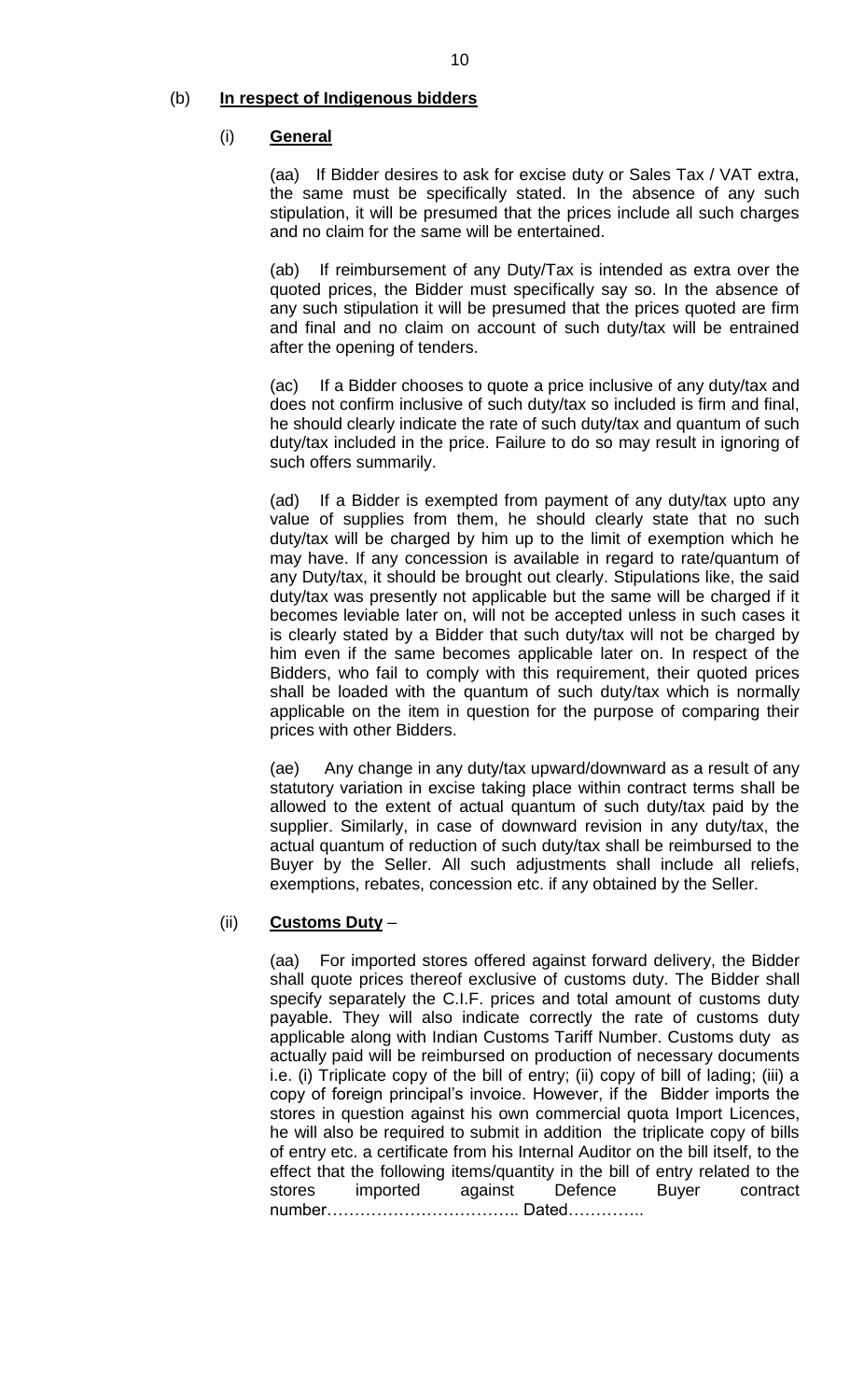that he has not obtained any refund of customs duty subsequent to the payment of duty to the Customs authority by him. In addition, he shall also submit to the Paying Authority concerned a certificate immediately after a period of three months from the date of payment of the duty to customs authorities to the effect that he has not applied for refund of the customs duty subsequent to the payment of duty to the customs authorities by him.

(ac) In case the Bidder obtains any refund of customs duty, subsequently to the payment of the same by him to the customs authorities and reimbursement of the customs duty to him by the Payment Authority, he should forthwith furnish the details of the refund obtained and afford full credit of the same to the Buyer.

### (iii) **Excise Duty**

(aa) Where the excise duty is payable on advalorem basis, the Bidder should submit along with the tender, the relevant form and the Manufacturer's price list showing the actual assessable value of the stores as approved by the Excise authorities.

(ab) Bidders should note that in case any refund of excise duty is granted to them by Excise authorities in respect of Stores supplied under the contract, they will pass on the credit to the Buyer immediately along with a certificate that the credit so passed on relates to the Excise Duty, originally paid for the stores supplied under the contract. In case of their failure to do so, within 10 days of the issue of the excise duty refund orders to them by the Excise Authorities the Buyer would be empowered to deduct a sum equivalent to the amount refunded by the Excise Authorities without any further reference to them from any of their outstanding bills against the contract or any other pending Government Contract and that no disputes on this account would be raised by them.

(ac) The Seller is also required to furnish to the Paying Authority the following certificates :-

> (aaa) Certificate with each bill to the effect that no refund has been obtained in respect of the reimbursement of excise duty made to the Seller during three months immediately preceding the date of the claim covered by the relevant bill.

> (aab) Certificate as to whether refunds have been obtained or applied for by them or not in the preceding financial year after the annual Audit of their accounts also indicating details of such Refunds/applications, if any.

> (aac) A certificate along with the final payment bills of the Seller to the effect whether or not they have any pending appeal/protest for refund or partial refund of excise duties already reimbursed to the Seller by the Government pending with the Excise authorities and if so, the nature, the amount involved, and the position of such appeals.

> (aad) An undertaking to the effect that in case it is detected by the Government that any refund from Excise Authority was obtained by the Seller after obtaining reimbursement from the Paying Authority, and if the same is not immediately refunded by the Seller to the Paying Authority giving details and particulars of the transactions, Paying Authority will have full authority to recover such amounts from the Seller's outstanding bills against that particular contract or any other pending Government contracts and that no dispute on this account would be raised by the Seller.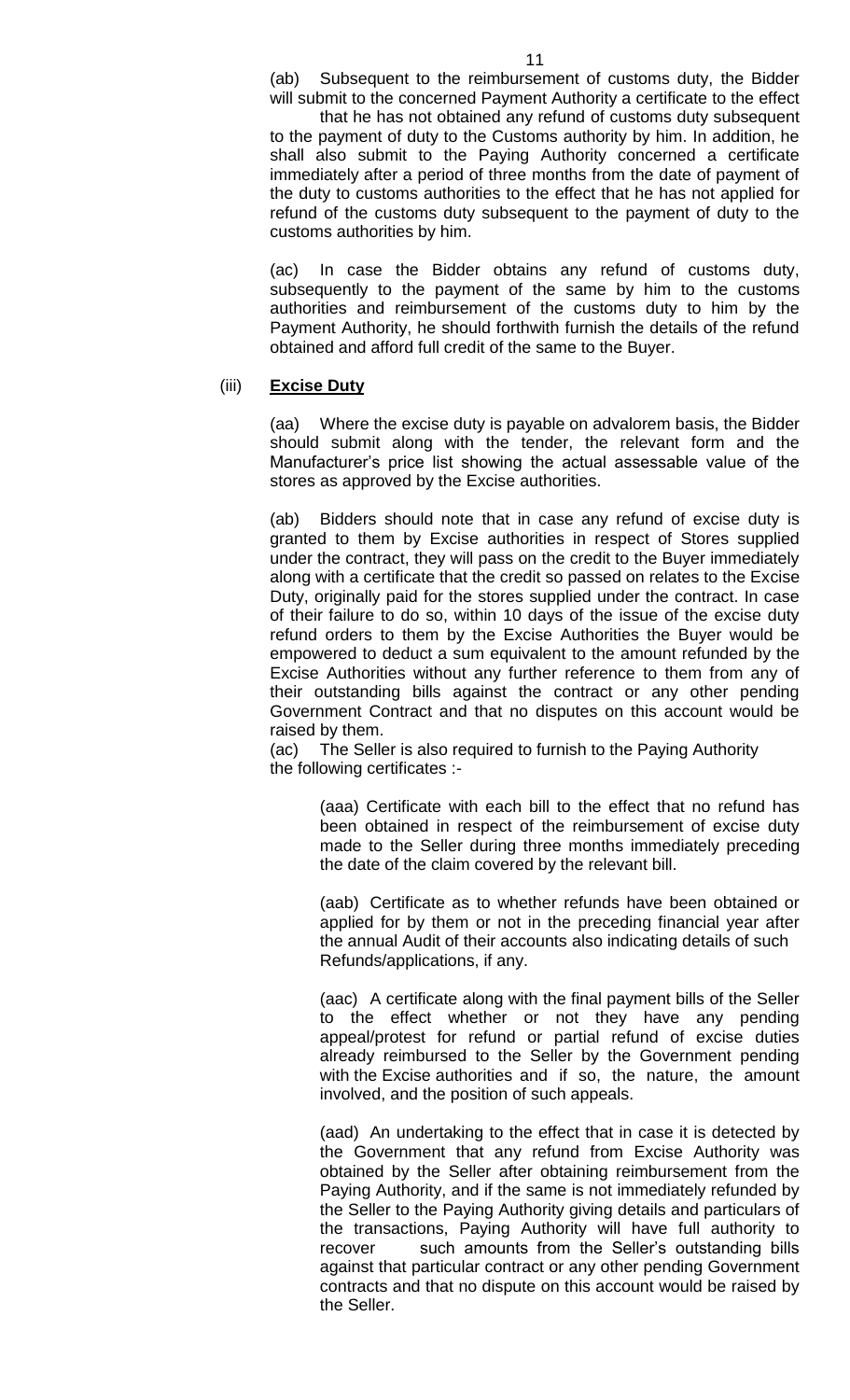(aae) Unless otherwise specifically agreed to in terms of the contract, the Buyer shall not be liable for any claim on account of fresh imposition and/or increase of Excise Duty on raw materials and/or components used directly in the manufacture of the contracted stores taking place during the pendency of the contract.

### (iv) **Sales Tax / VAT**

(aa) If it is desired by the Bidder to ask for Sales tax / VAT to be paid as extra, the same must be specifically stated. In the absence of any such stipulation in the bid, it will be presumed that the prices quoted by the Bidder are inclusive of sales tax and no liability of sales tax will be developed upon the Buyer.

(ab) On the Bids quoting sales tax extra, the rate and the nature of Sales Tax applicable at the time of supply should be shown separately. Sales tax will be paid to the Seller at the rate at which it is liable to be assessed or has actually been assessed provided the transaction of sale is legally liable to sales tax and the same is payable as per the terms of the contract.

# **(v) Octroi Duty & Local Taxes**

(i) Normally, materials to be supplied to Government Departments Against Government Contracts are exempted from levy of town duty, Octroi Duty, Terminal Tax and other levies of local bodies. The local Town/Municipal Body regulations at times, however, provide for such Exemption only on production of such exemption certificate from any authorised officer. Seller should ensure that stores ordered against contracts placed by this office are exempted from levy of Town Duty/Octroi Duty, Terminal Tax or other local taxes and duties. Wherever required, they should obtain the exemption certificate from the Buyer, to avoid payment of such local taxes or duties

(ii) In case where the Municipality or other local body insists upon Payment of these duties or taxes the same should be paid by the Seller to avoid delay in supplies and possible demurrage charges. The receipt obtained for such payment should be forwarded to the Buyer without delay together with a copy of the relevant act or bylaws/notifications of the Municipality of the local body concerned to enable him to take up the question of refund with the concerned bodies if admissible under the said acts or rules.

15. **Pre-Integrity Pact Clause**: An "Integrity Pact" would be signed between the Ministry of Defence/Buyer and the Bidder for purchases exceeding Rs.100 crores. This is a binding agreement between the Buyer and Bidders for specific contracts in which the Buyer promises that it will not accept bribes during the procurement process and Bidders promise that they will not offer bribes. Under this Pact, the Bidders for specific services or contracts agree with the Buyer to carry out the procurement in a specified manner. The Format of Pre-Integrity Clause will be as per Form DPM-10 (Available in MoD website, and can be provided on request). The essential elements of the Pact are as follows:

(a) A pact (contract) between the Government of India (Ministry of Defence) (the authority or the "principal") and those companies submitting a tender for this specific activity (the "Bidder");

(b) An undertaking by the Principal that its officials will not demand or accept any bribes, gifts etc., with appropriate disciplinary or criminal sanctions in case of violation; c. A statement by each Bidder that it has not paid, and will not pay, any Bribes;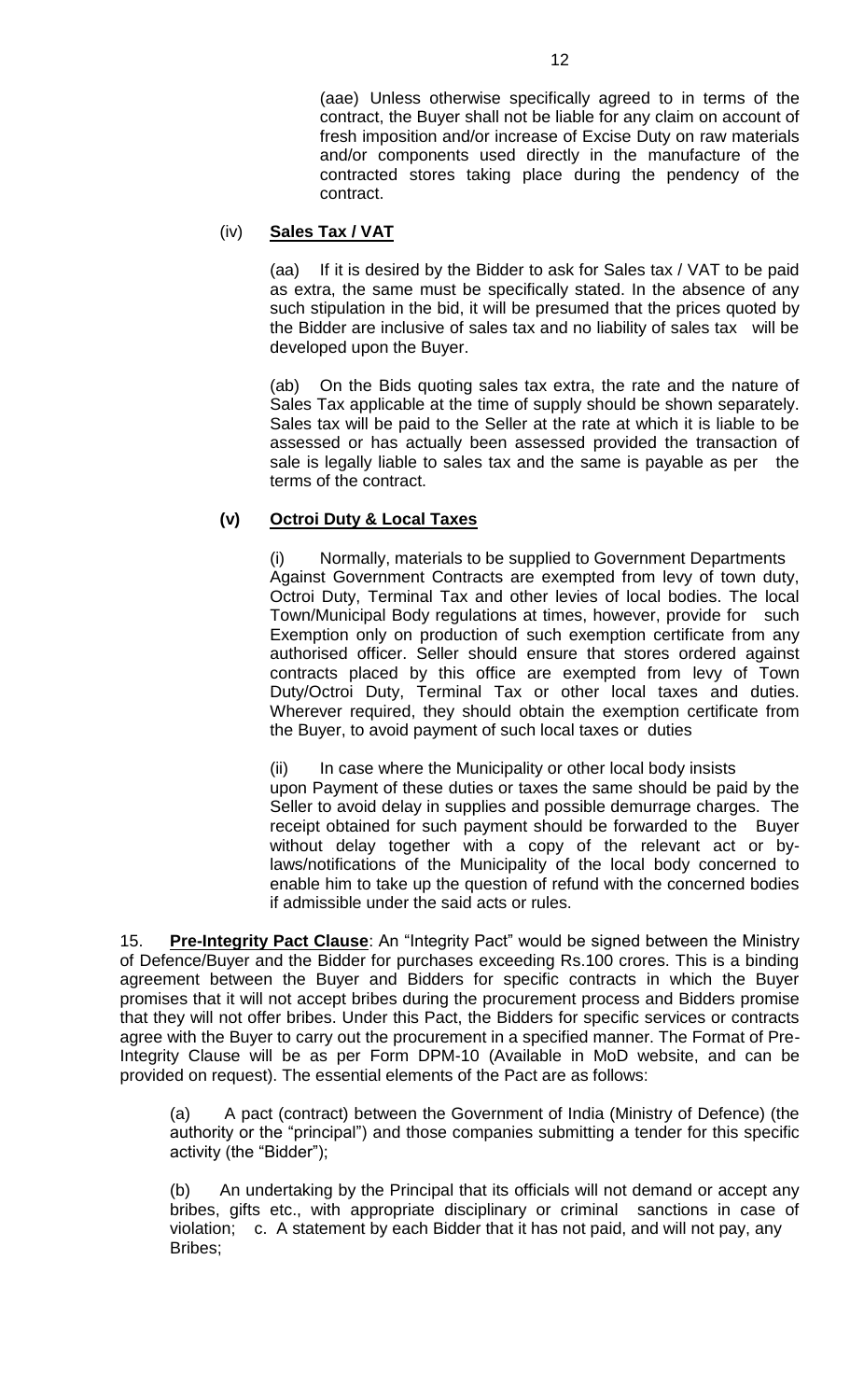(c) An undertaking by each Bidder to disclose all payments made in connection with the Contract in question to anybody (including agents and other middlemen as well as family members, etc., of officials); the disclosure would be made either at the time of submission of Bids or upon demand of the Principal, especially when a suspicion of a violation by that Bidder emerges;

(d) The explicit acceptance by each Bidder that the no-bribery commitment and the disclosure obligation as well as the attendant sanctions remain in force for the winning Bidder until the contract has been fully executed.

(e) Undertaking on behalf of a Bidding company will be made "in the name and on behalf of the company's Chief Executive Officer".

(f) The following set of sanctions shall be enforced for any violation by a Bidder of its commitments or undertakings:

- (i) Denial or loss of contracts;
- (ii) Forfeiture of the Bid security and performance bond;
- (iii) Liability for damages to the principal and the competing Bidders;

(iv) Debarment of the violator by the Principal for an appropriate period of time.

(g) Bidders are also advised to have a company code of conduct (clearly rejecting the use of bribes and other unethical behaviour and compliance program for the implementation of the code of conduct throughout the company.

(h) For imported items, vendors are requested to produce the following documents while delivering item :-

- (i) Copy of IEC(Import/Export Certificate).
- (ii) Copy of custom delivery certificate.
- (iii) Cert of OEM (Original Equipment Manufacturer).
- (iv) Documents of last three years Annual Turnover.

# **Part IV – Special Conditions of RFP**

The Bidder is required to give confirmation of their acceptance of Special Conditions of the RFP mentioned below which will automatically be considered as part of the Contract concluded with the successful Bidder (i.e. Seller in the Contract) as selected by the Buyer. Failure to do so may result in rejection of Bid submitted by the Bidder.

# 1. **Performance Guarantee**:

(a) **Indigenous cases**: The Bidder will be required to furnish a Performance Guarantee by way of Bank Guarantee through a public sector bank or a private sector bank authorized to conduct government business (ICICI Bank Ltd., Axis Bank Ltd or HDFC Bank Ltd.) for a sum equal to 10% of the contract value within 30 days of receipt of the confirmed order. Performance Bank Guarantee should be valid up to 60 days beyond the date of warranty. The specimen of PBG is given in Form DPM-15 (Available in MoD website and can be provided on request).

2. **Option Clause**: The contract will have an Option Clause, wherein the Buyer can exercise an option to procure an additional 50% of the original contracted quantity in accordance with the same terms & conditions of the present contract. This will be applicable within the currency of contract. The Bidder is to confirm the acceptance of the same for inclusion in the contract. It will be entirely the discretion of the Buyer to exercise this option or not.

3. Repeat Order Clause – The contract will have a Repeat Order Clause, wherein the Buyer can order upto 50% quantity of the items under the present contract within six months from the date of supply/successful completion of this contract, the cost, terms & conditions remaining the same. The Bidder is to confirm acceptance of this clause. It will be entirely the discretion of the Buyer to place the Repeat order or not.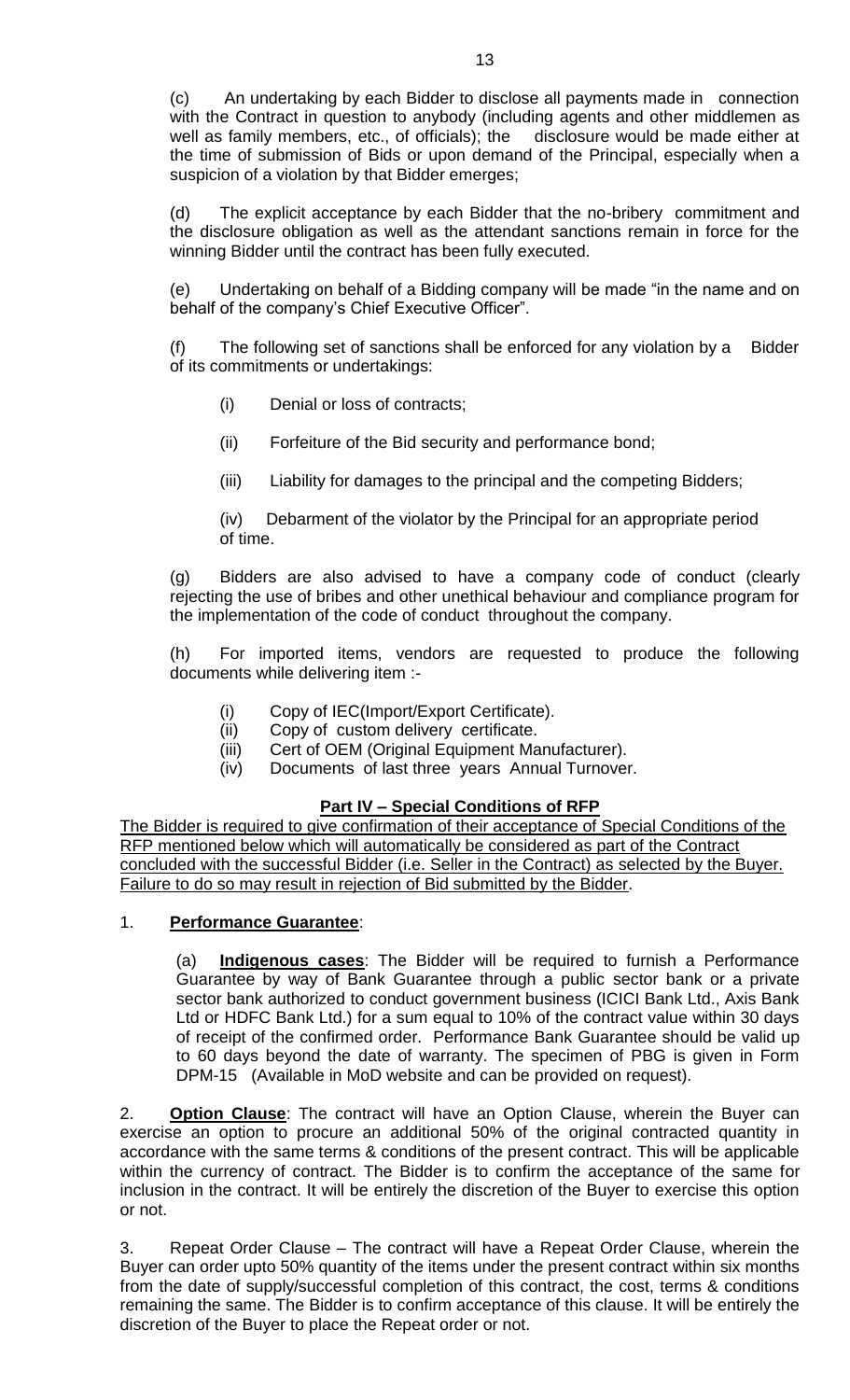4. Tolerance Clause – To take care of any change in the requirement during the period starting from issue of RFP till placement of the contract, Buyer reserves the right to \_\_\_% plus/minus increase or decrease the quantity of the required goods upto that limit without any change in the terms & conditions and prices quoted by the Seller. While awarding the contract, the quantity ordered can be increased or decreased by the Buyer within this tolerance limit.

5. Payment Terms for Indigenous Sellers -It will be mandatory for the Bidders to indicate their bank account numbers and other relevant e-payment details so that payments could be made through ECS/EFT mechanism instead of payment through cheques, wherever feasible. A copy of the model mandate form prescribed by RBI to be submitted by Bidders for receiving payments through ECS is at Form DPM-11 (Available in MoD website and can be given on request). The payment will be made as per the following terms, on production of the requisite documents:

(a) 100% payment on delivery and acceptance by the user.

OR

 ( b) Quarterly payments on submission of User clearance certificate in respect of AMC contracts.

6. **Advance Payments**: No advance payment(s) will be made.

# 7. **Paying Authority**:

(a.) **Indigenous Sellers**: (Name and address, contact details). The payment of bills will be made on submission of the following documents by the Seller to the Paying Authority along with the bill:

- (i) Ink-signed copy of contingent bill / Seller's bill.
- (ii) Ink-signed copy of Commercial invoice / Seller's bill.

(iii) Copy of Supply Order/Contract with U.O. number and date of IFA's concurrence, where required under delegation of powers.

- (iv) CRVs in duplicate.
- (v) Inspection note.

(vi) Claim for statutory and other levies to be supported with requisite documents / proof of payment such as Excise duty challan, Customs duty clearance certificate, Octroi receipt, proof of payment for EPF/ESIC contribution with nominal roll of beneficiaries, etc asapplicable.

- (vii) Exemption certificate for Excise duty / Customs duty, if applicable.
- (viii) Bank guarantee for advance, if any.
- (ix) Guarantee / Warranty certificate.
- (x) Performance Bank guarantee / Indemnity bond where applicable.

(xi) DP extension letter with CFA's sanction, U.O. number and date of IFA's concurrence, where required under delegation of powers, indicating whether extension is with or without LD.

(xii) Details for electronic payment viz Account holder's name, Bank name, Branch name and address, Account type, Account number, IFSC code, MICR code (if these details are not incorporated insupply order/contract).

(xiii) Any other document / certificate that may be provided for in the Supply Order / Contract.

- (xiv) User Acceptance.
- (xv) Xerox copy of PBG.

(Note – From the above list, the documents that may be required depending upon the peculiarities of the procurement being undertaken, may be included in RFP)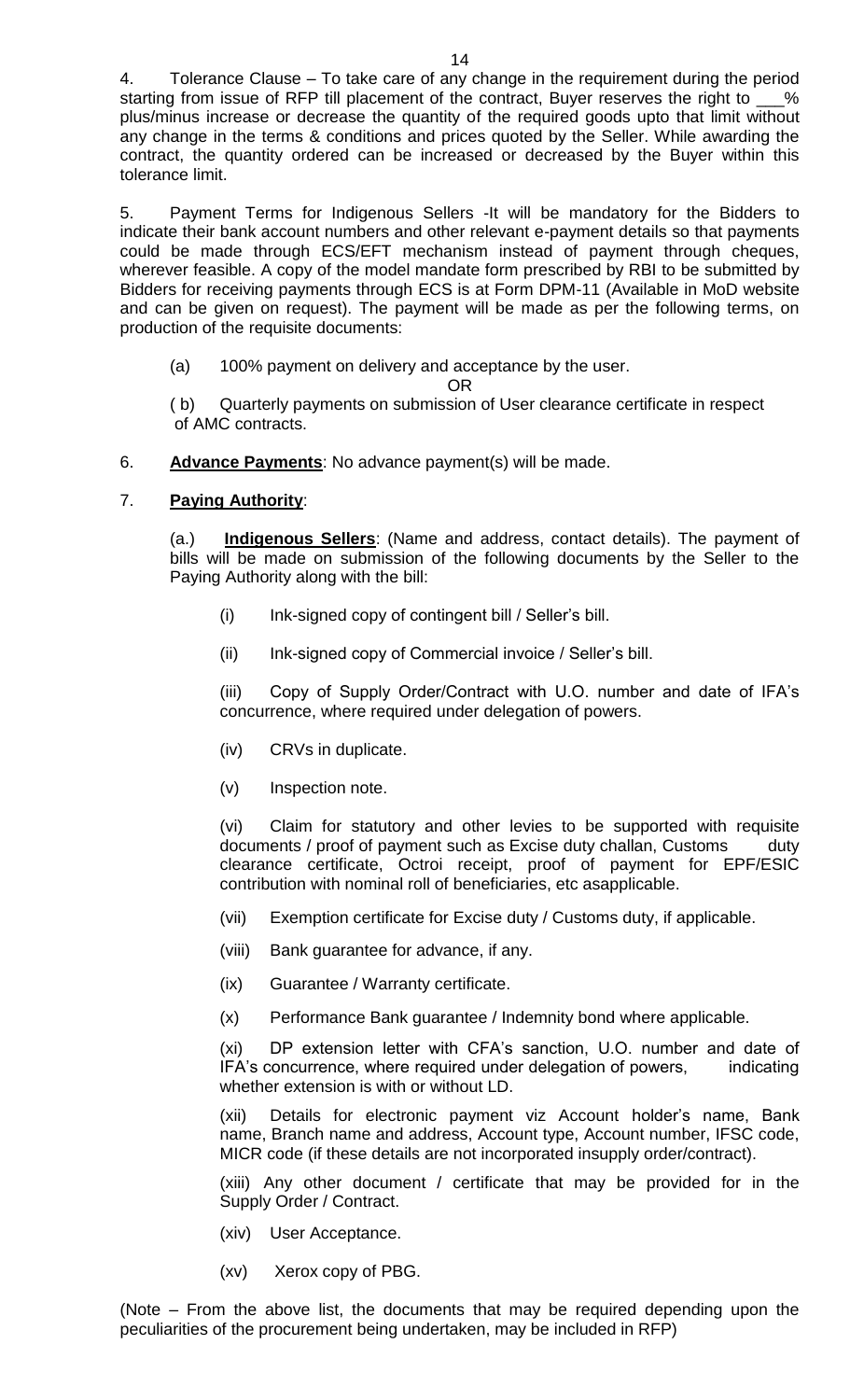8. Fall clause -The following Fall clause will form part of the contract placed on successful Bidder -

(a) The price charged for the stores supplied under the contract by the Seller shall in no event exceed the lowest prices at which the Seller sells the stores or offer to sell stores of identical description to any persons/Organisation including the purchaser or any department of the Central government or any Department of state government or any statutory undertaking the central or state government as the case may be during the period till performance of all supply Orders placed during the currency of the rate contract is completed.

(b) If at any time, during the said period the Seller reduces the sale price, sells or offer to sell such stores to any person/organisation including the Buyer or any Deptt, of central Govt. or any Department of the State Government or any Statutory undertaking of the Central or state Government as the case may be at a price lower than the price chargeable under the contract, the shall forthwith notify such reduction or sale or offer of sale to the Director general of Supplies & Disposals and the price payable under the contract for the stores of such reduction of sale or offer of the sale shall stand correspondingly reduced. The above stipulation will, however, not apply to :--

(i) Exports by the Seller.

(ii) Sale of goods as original equipment at price lower than lower than the prices charged for normal replacement.

(iii) Sale of goods such as drugs which have expiry dates.

(iv) Sale of goods at lower price on or after the date of completion of sale/placement of the order of goods by the authority concerned under the existing or previous Rate Contracts as also under any previous contracts entered into with the Central or State Govt. Depts, including their undertakings excluding joint sector companies and/or private parties and bodies.

(c) The Seller shall furnish the following certificate to the Paying Authority along with each bill for payment for supplies made against the Rate contract  $-$  "We certify that there has been no reduction in sale price of the stores of description identical to the stores supplied to the Government under the contract herein and such stores have not been offered/sold by me/us to any person/organisation including the purchaser or any department of Central Government or any Department of a state Government or any Statutory Undertaking of the Central or state Government as the case may be upto the date of bill/the date of completion of supplies against all supply orders placed during the currency of the Rate Contract at price lower than the price charged to the government under the contract except for quantity of stores categories under sub-clauses (a),(b) and (c) of sub-para (ii) above details of which are given below -........".

# 9. **Risk & Expense clause** –

(i) Should the stores or any installment thereof not be delivered within the time

or times specified in the contract documents, or if defective delivery is made in respect of the stores or any installment thereof, the Buyer shall after granting the Seller 45 days to cure the breach, be at liberty, without prejudice to the right to recover liquidated damages as a remedy for breach of contract, to declare the contract as cancelled either wholly or to the extent of such default.

 (ii) Should the stores or any installment thereof not perform in accordance with the specifications / parameters provided by the SELLER during the check proof tests to be done in the BUYER's country, the BUYER shall be at liberty, without prejudice to any other remedies for breach of contract, to cancel the contract wholly or to the extent of such default.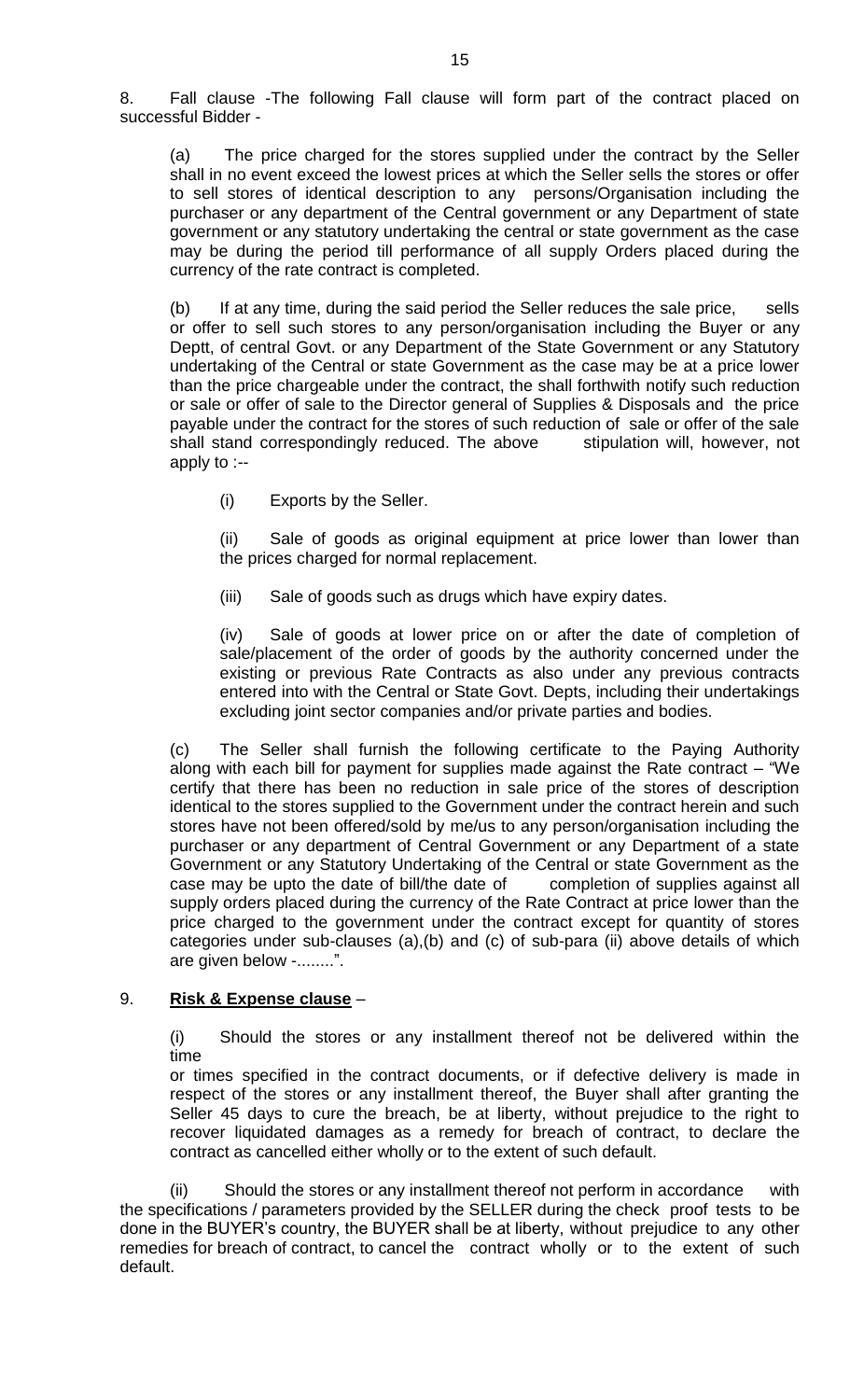(iii) In case of a material breach that was not remedied within 45 days, the BUYER shall, having given the right of first refusal to the SELLER be at liberty to purchase, manufacture, or procure from any other source as he thinks fit, other stores of the same or similar description to make good:-

(a.) Such default.

(b) In the event of the contract being wholly determined the balance of the stores remaining to be delivered thereunder.

(iv) Any excess of the purchase price, cost of manufacturer, or value of any stores procured from any other supplier as the case may be, over the contract price appropriate to such default or balance shall be recoverable from the SELLER. Such recoveries shall not exceed 10 % of the value of the contract."

### 10. **Force Majeure clause**

(a) Neither party shall bear responsibility for the complete or partial nonperformance of any of its obligations (except for failure to pay any sum which has become due on account of receipt of goods under the provisions of the present contract), if the non-performance results from such Force Majeure circumstances as Flood, Fire, Earth Quake and other acts of God as well as War, Military operation, blockade, Acts or Actions of State Authorities or any other circumstances beyond the parties control that have arisen after the conclusion of the present contract.

(b) In such circumstances the time stipulated for the performance of an obligation under the present contract is extended correspondingly for the period of time of action of these circumstances and their consequences.

(c) The party for which it becomes impossible to meet obligations under this contract due to Force Majeure conditions, is to notify in written form the other party of the beginning and cessation of the above circumstances immediately, but in any case not later than 10 (Ten) days from the moment of their beginning.

(d) Certificate of a Chamber of Commerce (Commerce and Industry) or other competent authority or organization of the respective country shall be a sufficient proof of commencement and cessation of the above circumstances.

(e) If the impossibility of complete or partial performance of an obligation lasts for more than 6 (six) months, either party hereto reserves the right to terminate the contract totally or partially upon giving prior written notice of 30 (thirty) days to the other party of the intention to terminate without any liability other than reimbursement on the terms provided in the agreement for the goods received.

11. Specification: The following Specification clause will form part of the contract placed on successful Bidder - The Seller guarantees to meet the specifications as per Part-II of RFP and to incorporate the modifications to the existing design configuration to meet the specific requirement of the Buyer Services as per modifications/requirements recommended after the Maintenance Evaluation Trials. All technical literature and drawings shall be amended as the modifications by the Seller before supply to the Buyer. The Seller, in consultation with the Buyer, may carry out technical upgradation/alterations in the design, drawings and specifications due to change in manufacturing procedures, indigenisation or obsolescence. This will, however, not in any way, adversely affect the end specifications of the equipment. Changes in technical details, drawings repair and maintenance techniques alongwith necessary tools as a result of upgradation/alterations will be provided to the Buyer free of cost within (45) days of affecting such upgradation/alterations.

12. OEM Certificate: In case the Bidder is not the OEM, the agreement certificate with the OEM for sourcing the spares shall be mandatory. However, where OEMs do not exist, minor aggregates and spares can be sourced from authorized vendors subject to quality certification.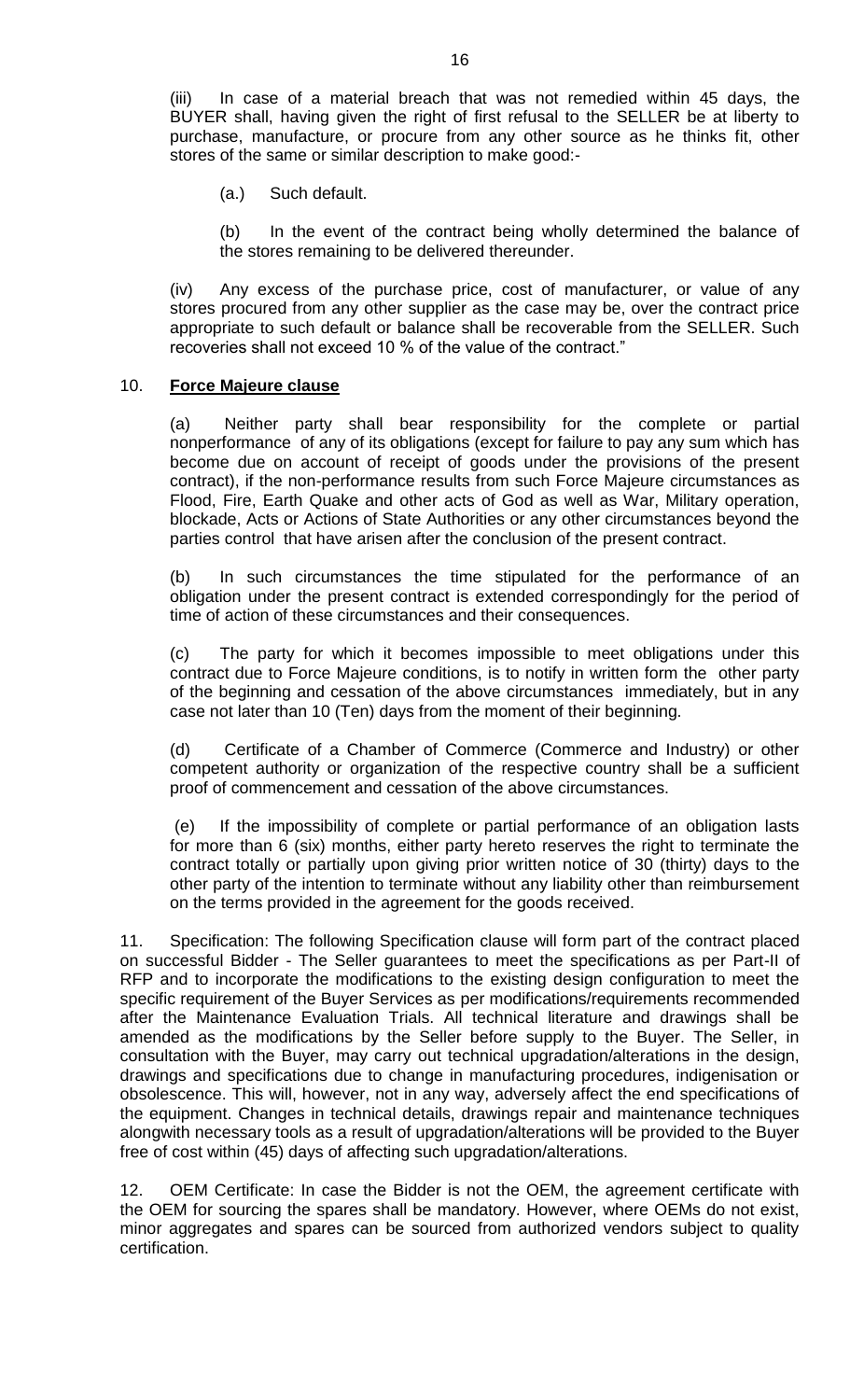14. **Quality**: The quality of the stores delivered according to the present Contract shall correspond to the technical conditions and standards valid for the deliveries of the same stores for in Seller's country or specifications enumerated as per RFP and shall also include therein modification to the stores suggested by the Buyer. Such modifications will be mutually agreed to. The Seller confirms that the stores to be supplied under this Contract shall be new i.e. not manufactured before (Year of Contract), and shall incorporate all the latest improvements and modifications thereto and spares of improved and modified equipment are backward integrated and interchangeable with same equipment supplied by the Seller in the past if any. The Seller shall supply an interchangeability certificate along with the changed part numbers wherein it should be mentioned that item would provide as much life as the original item.

15**. Inspection Authority**: The Inspection will be carried out by \_\_\_\_\_\_\_. The mode of Inspection will be Departmental Inspection / User Inspection / Joint Inspection / Selfcertification.

16. **Claims**: The following Claims clause will form part of the contract placed on Successful Bidder –

(a) The claims may be presented either: (a) on quantity of the stores, where the quantity does not correspond to the quantity shown in the Packing List/Insufficiency in packing, or (b) on quality of the stores, where quality does not correspond to the quality mentioned in the contract.

(b) The quantity claims for deficiency of quantity shall be presented within 45 days of completion of Inspection and acceptance of goods. The quantity claim shall be submitted to the Seller as per Form DPM-22 (Available in MoD website and can be given on request).

(c) The quality claims for defects or deficiencies in quality noticed during the inspection shall be presented within 45 days of completion of inspection and acceptance of goods. Quality claims shall be presented for defects or deficiencies in quality noticed during warranty period earliest but not later than 45 days after expiry of the guarantee period. The quality claims shall be submitted to the Seller as per Form DPM-23 (Available in MoD website and can be given on request).

(d) The description and quantity of the stores are to be furnished to the Seller along with concrete reasons for making the claims. Copies of all the justifying documents shall be enclosed to the presented claim. The Seller will settle the claims within 45 days from the date of the receipt of the claim at the Seller's office, subject to acceptance of the claim by the Seller. In case no response is received during this period the claim will be deemed to have been accepted.

(e) The Seller shall collect the defective or rejected goods from the location nominated by the Buyer and deliver the repaired or replaced goods at the same location under Seller's arrangement.

(f) Claims may also be settled by reduction of cost of goods under claim from bonds submitted by the Seller or payment of claim amount by Seller through demand draft drawn on an Indian Bank, in favour of Principal Controller/Controller of Defence Accounts concerned.

(a) The quality claims will be raised solely by the Buyer and without any certification/countersignature by the Seller's representative stationed in India.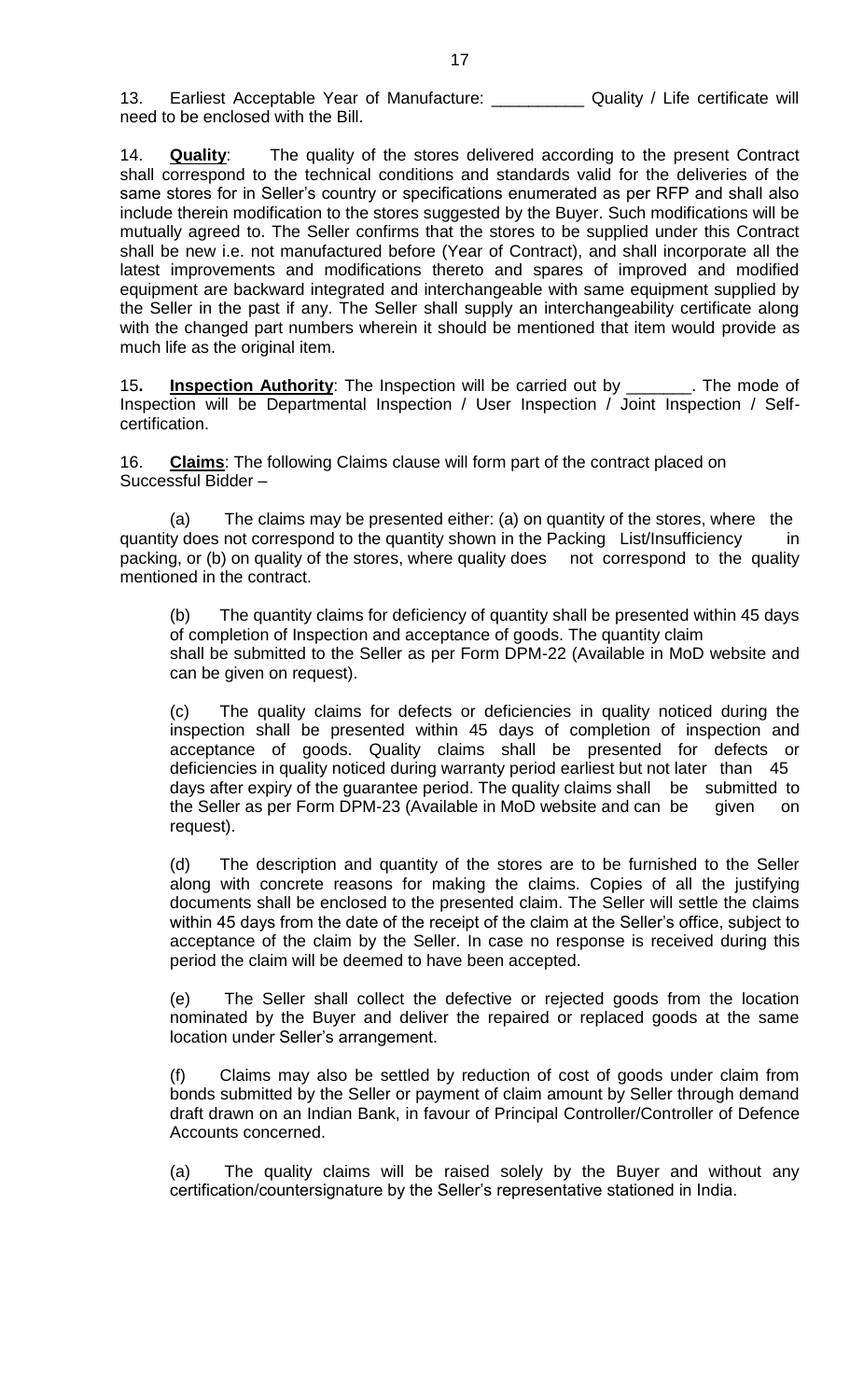# 17. **Warranty** –

(a) The following Warranty will form part of the contract placed on the Successful Bidder –

(i) Except as otherwise provided in the invitation tender, the Seller hereby declares that the goods, stores articles sold/supplied to the Buyer under this contract shall be of the best quality and workmanship and new in all respects and shall be strictly in accordance with the specification and particulars contained/mentioned in contract. The Seller hereby guarantees that the said goods/stores/articles would continue to conform to the description and quality aforesaid for a period of 12 months from the date of delivery of the said goods stores/articles to the Buyer or 15 months from the date of shipment/despatch from the Seller's works whichever is earlier and that notwithstanding the fact that the Buyer may have inspected and/or approved the said goods/stores/articles, if during the aforesaid period of 12/15 months the said goods/stores/articles be discovered not to conform to the description and quality aforesaid not giving satisfactory performance or have deteriorated, and the decision of the Buyer in that behalf shall be final and binding on the Seller and the Buyer shall be entitled to call upon the Seller to rectify the goods/stores/articles or such portion thereof as is found to be defective by the Buyer within a reasonable period, or such specified period as may be allowed by the Buyer in his discretion on application made thereof by the Seller, and in such an event, the above period shall apply to the goods/stores/articles rectified from the date of rectification mentioned in warranty thereof, otherwise the Seller shall pay to the Buyer such compensation as may arise by reason of the breach of the warranty therein contained.

(ii) Guarantee that they will supply spare parts, if and when required on agreed basis for an agreed price. The agreed basis could be and including but without any limitation an agreed discount on the published catalogue or an agreed percentage of profit on the landed cost.

(iii) Warranty to the effect that before going out of production for the spare parts they will give adequate advance notice to the Buyer of the equipment so that the latter may undertake the balance of the lifetime requirements.

(iv) Warranty to the affect that they will make available the blue prints of drawings of the spares if and when required in connection with the main equipment.

18. Annual Maintenance Contract (AMC) Clause - The following AMC clause will form part of the contract placed on successful Bidder -

(a) The Seller would provide comprehensive AMC for a period of \_\_\_ years. The AMC services should cover the repair and maintenance of all the equipment and systems purchased under the present Contract. The Buyer Furnished Equipment which is not covered under the purview of the AMC should be separately listed by the Seller. The AMC services would be provided in two distinct ways:

(i) Preventive Maintenance Service: The Seller will provide a minimum of four Preventive Maintenance Service visits during a year to the operating base to carry out functional check ups and minor adjustments/ tuning as may be required.

(ii) Breakdown maintenance Service: In case of any breakdown of the equipment/system, on receiving a call from the Buyer, the Seller is to provide maintenance service to make the equipment/system serviceable.

(b) Response time: The response time of the Seller should not exceed \_\_\_\_\_\_\_hours from the time the breakdown intimation is provided by the Buyer.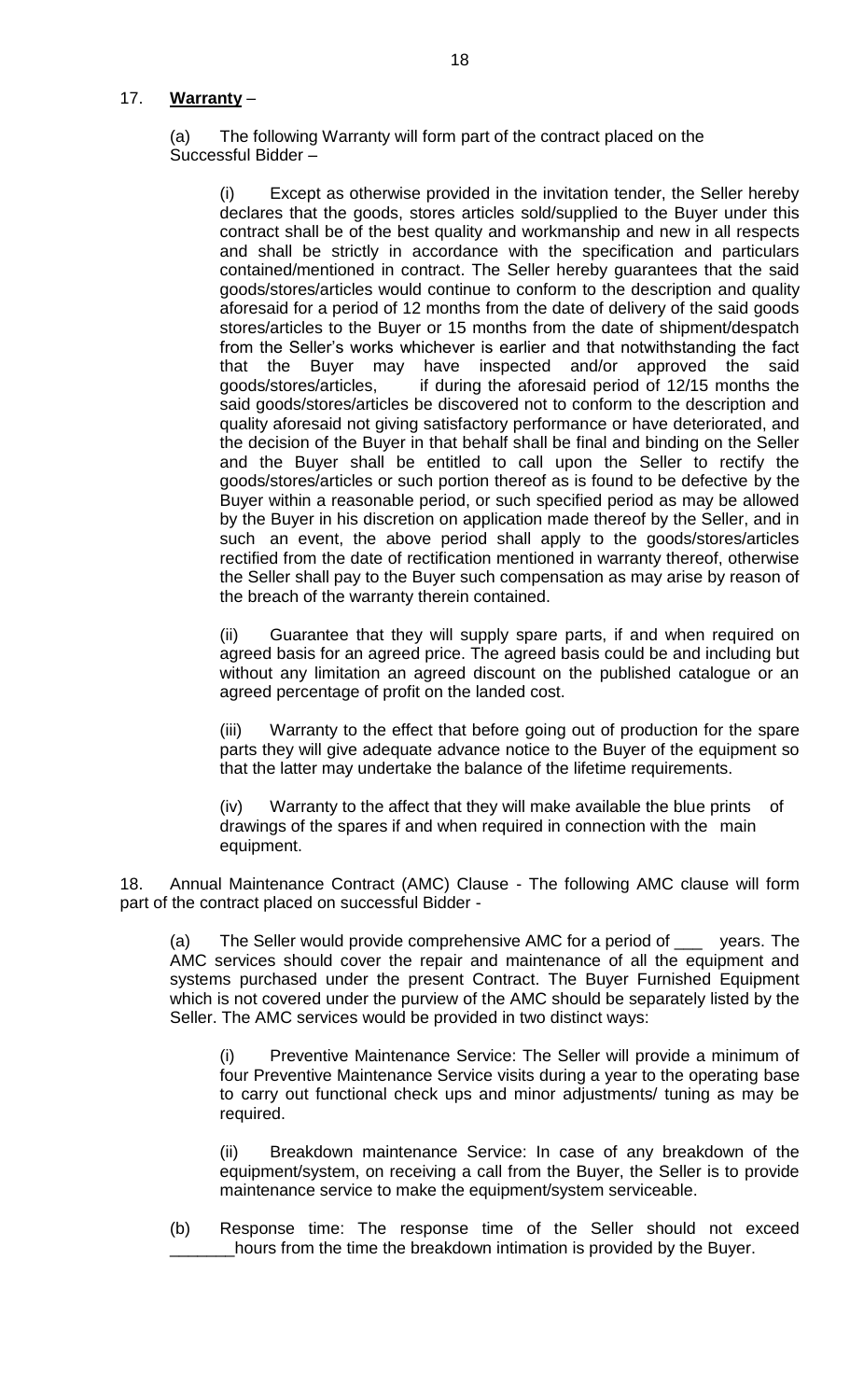(c) Serviceability of \_\_\_% per year is to be ensured. This amounts to total maximum downtime of \_\_\_days per year. Also unserviceability should not exceed days at one time. Required spares to attain this serviceability may be stored at site by the Seller at his own cost. Total down time would be calculated at the end of the year. If downtime exceeds permitted downtime, LD would be applicable for the delayed period.

(d) Maximum repair turnaround time for equipment/system would be \_\_\_\_\_ days. However, the spares should be maintained in a serviceable condition to avoid complete breakdown of the equipment/system.

(e) Technical Documentation: All necessary changes in the documentation (Technical and Operators manual) for changes carried out on hardware and software of the equipment will be provided.

(f) During the AMC period, the Seller shall carry out all necessary servicing/repairs to the equipment/system under AMC at the current location of the equipment/system. Prior permission of the Buyer would be required in case certain components/sub systems are to be shifted out of location. On such occasions, before taking over the goods or components, the Seller will give suitable bank guarantee to the Buyer to cover the estimated current value of item being taken.

(g) The Buyer reserves its right to terminate the maintenance contract at any time without assigning any reason after giving a notice of \_\_\_ months. The Seller will not be entitled to claim any compensation against such termination. However, while terminating the contract, if any payment is due to the Seller for maintenance services already performed in terms of the contract, the same would be paid to it as per the contract terms.

# **Part V – Evaluation Criteria & Price Bid issues**

1. **Evaluation Criteria** -The broad guidelines for evaluation of Bids will be as follows:

(a) Only those Bids will be evaluated which are found to be fulfilling all the eligibility and qualifying requirements of the RFP, both technically and commercially.

(b) The Lowest Bid will be decided upon the lowest price quoted by the particular Bidder as per the Price Format given at Para 2 below. The consideration of taxes and duties in evaluation process will be as follows:

(i) In cases where only indigenous Bidders are competing, all taxes and duties (including those for which exemption certificates are issued) quoted by the Bidders will be considered. The ultimate cost to the Buyer would be the deciding factor for ranking of Bids.

(c) The Bidders are required to spell out the rates of Customs duty, Excise duty, VAT, Service Tax, etc in unambiguous terms; otherwise their offers will be loaded with the maximum rates of duties and taxes for the purpose of comparison of prices. If reimbursement of Customs duty / Excise Duty / VAT is intended as extra, over the quoted prices, the Bidder must specifically say so. In the absence of any such stipulation it will be presumed that the prices quoted are firm and final and no claim on account of such duties will be entrained after the opening of tenders. If a Bidder chooses to quote a price inclusive of any duty and does not confirm inclusive of such duty so included is firm and final, he should clearly indicate the rate of such duty and quantum of excise duty included in the price. Failure to do so may result in ignoring of such offers summarily. If a Bidder is exempted from payment of Customs duty / Excise Duty / VAT duty upto any value of supplies from them, they should clearly state that no excise duty will be charged by them up to the limit of exemption which they may have. If any concession is available in regard to rate/quantum of Customs duty / Excise Duty / VAT, it should be brought out clearly. Stipulations like, excise duty was presently not applicable but the same will be charged if it becomes leviable later on, will not be accepted unless in such cases it is clearly stated by a Bidder that excise duty will not be charged by him even if the same becomes applicable later on. In respect of the Bidders who fail to comply with this requirement, their quoted prices shall be loaded with the quantum of excise duty